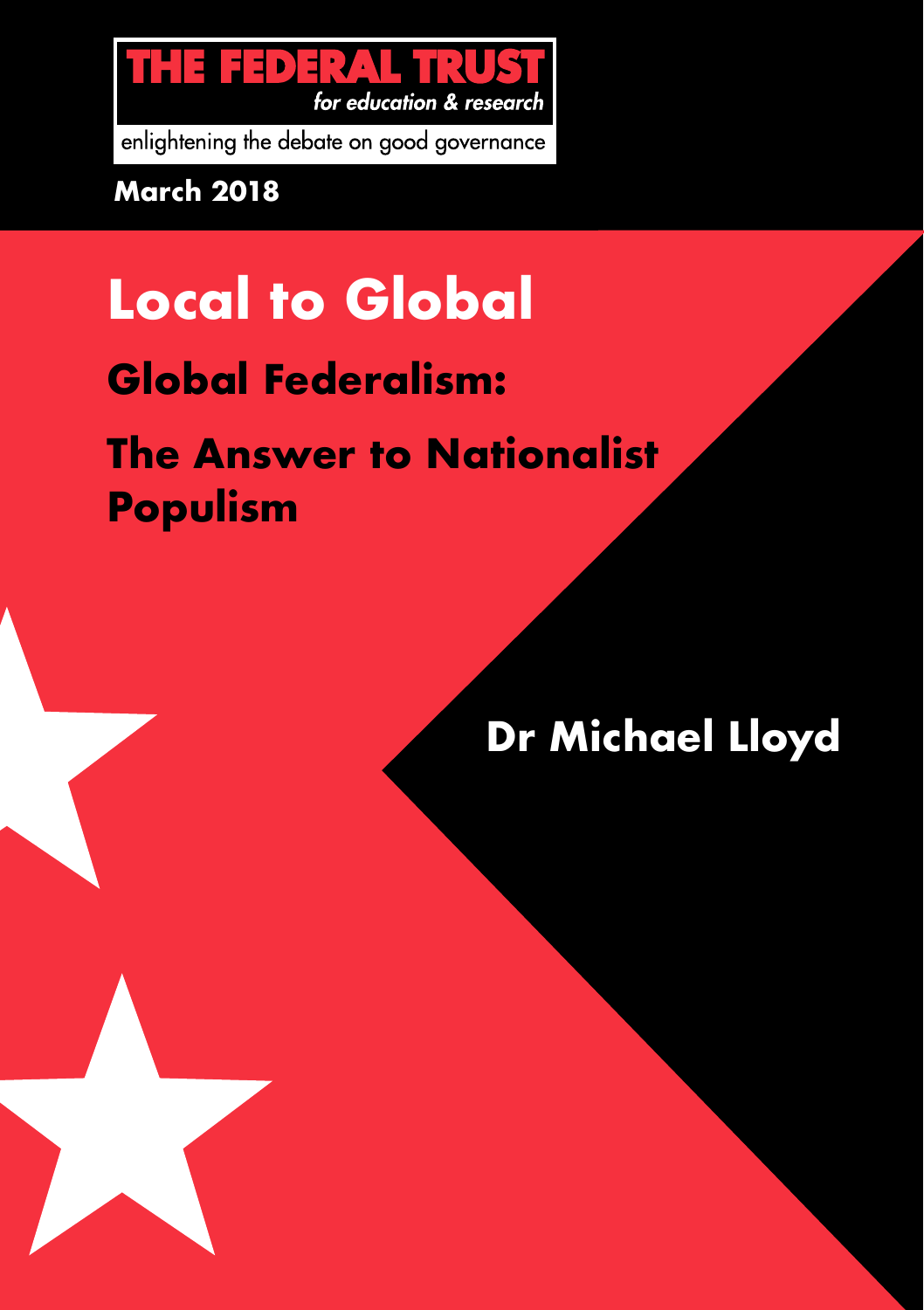This pamphlet is published by the Federal Trust whose aim is to enlighten public debate on issues arising from the interaction of national, European and global levels of government. It does this in the light of its statutes which state that it shall promote 'studies in the principles of international relations, international justice and supranational government.'

Up-to-date information about the Federal Trust can be found on the internet at:

www.fedtrust.co.uk, or you can follow us on Twitter (@FedTrust) and Facebook (www.facebook.com/fedtrust).

This pamphlet is published as a contribution to public debate. It should not be assumed that it or similar pamphlets in the future necessarily represent the collective view of the Federal Trust.

© Federal Trust for Education and Research 2018 978-1-911234-02-9

The Federal Trust is a Registered Charity No. 272241 84 Moorgate London EC2M 6SQ United Kingdom

Company Limited by Guarantee No.1269848

Design by Fred Fieber Printed in the European Union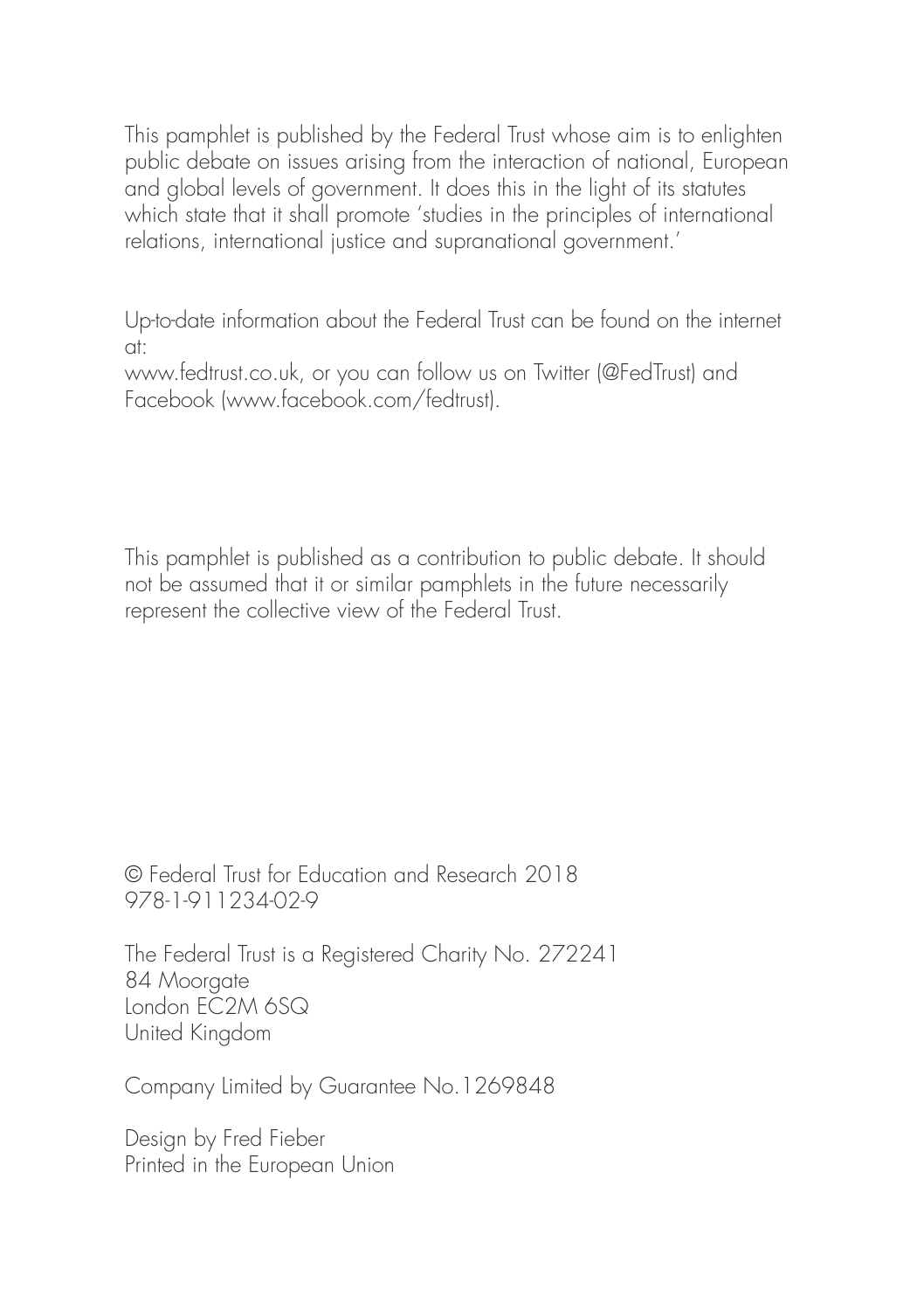# **Local to Global**

**Global Federalism:** 

**The Answer to Nationalist Populism**

**Dr Michael Lloyd**

**March 2018**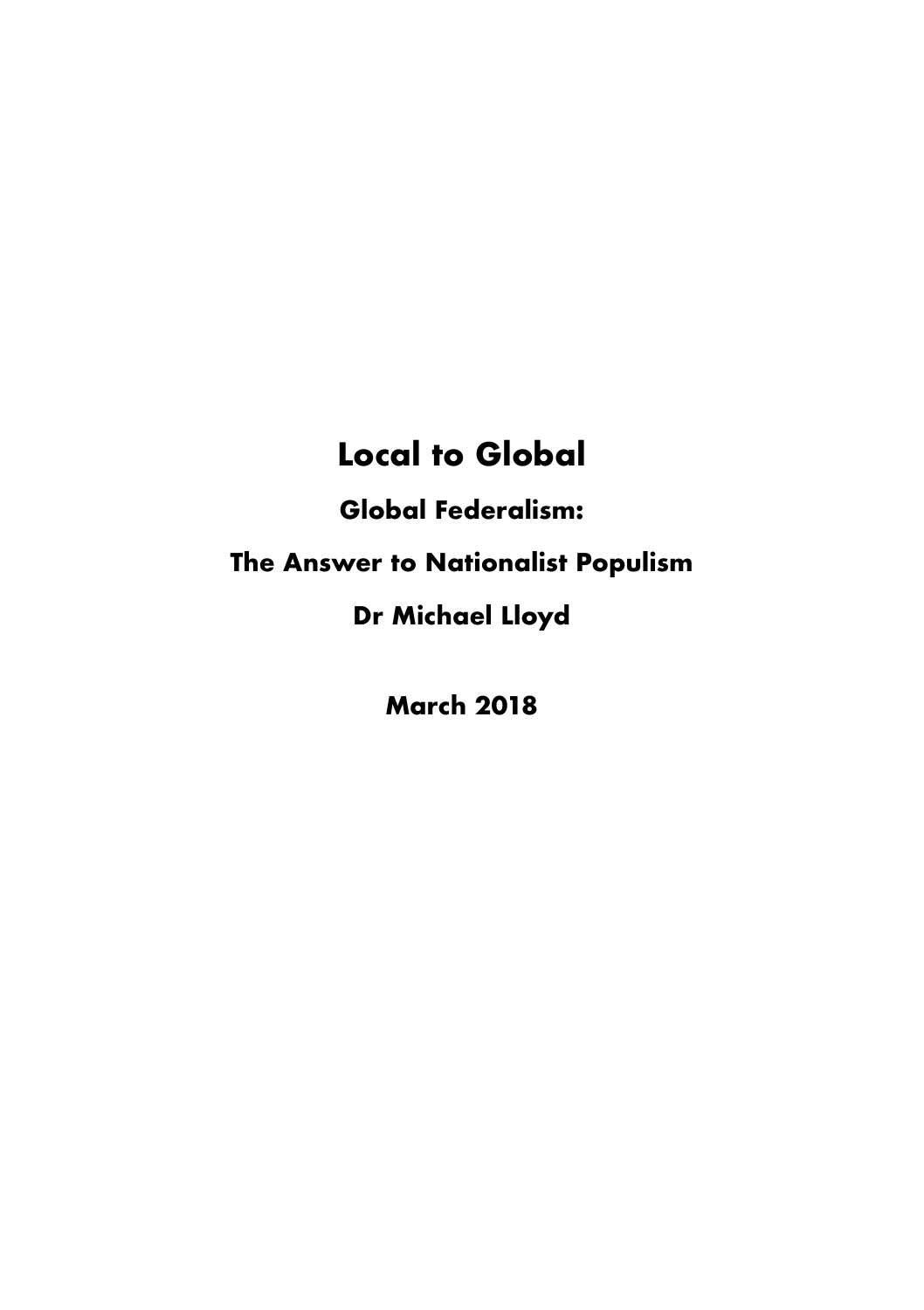# **About the author**

Michael Lloyd has considerable professional and commercial experience as an economist. After leaving Cambridge University, Michael spent three years as an Economist at the TUC. From 1973 to 1980 he was a European Commission Official, principally based in the UK. He left in 1981 to become Director of International Affairs at British Shipbuilders. From 1984 until 1997 he ran an economic consultancy company concerned with European economic and technology consultancy to private and public organisations. He was Economic Adviser to the European Parliament on economic and monetary union during 1997/1998 and subsequently became Director of AMRIE (Alliance of Maritime Regional Interests in Europe), working on a number of European RTD projects, before retiring as Director in May 2008 to concentrate on his economic research and consultancy work. Since 2008 he has been a Senior Research Fellow at the Global Policy Institute, and in 2015 published the Federal Trust pamphlet *Fiscal Federalism in the UK*. Based principally in the North-East of England, Michael lectures on monetary economics, Eurozone economics, and regional economic policy. In 2017 he published a book entitled *The Revolution of Civil Society* and was also made a Visiting Fellow at Newcastle University; currently giving a series of lectures on Brexit.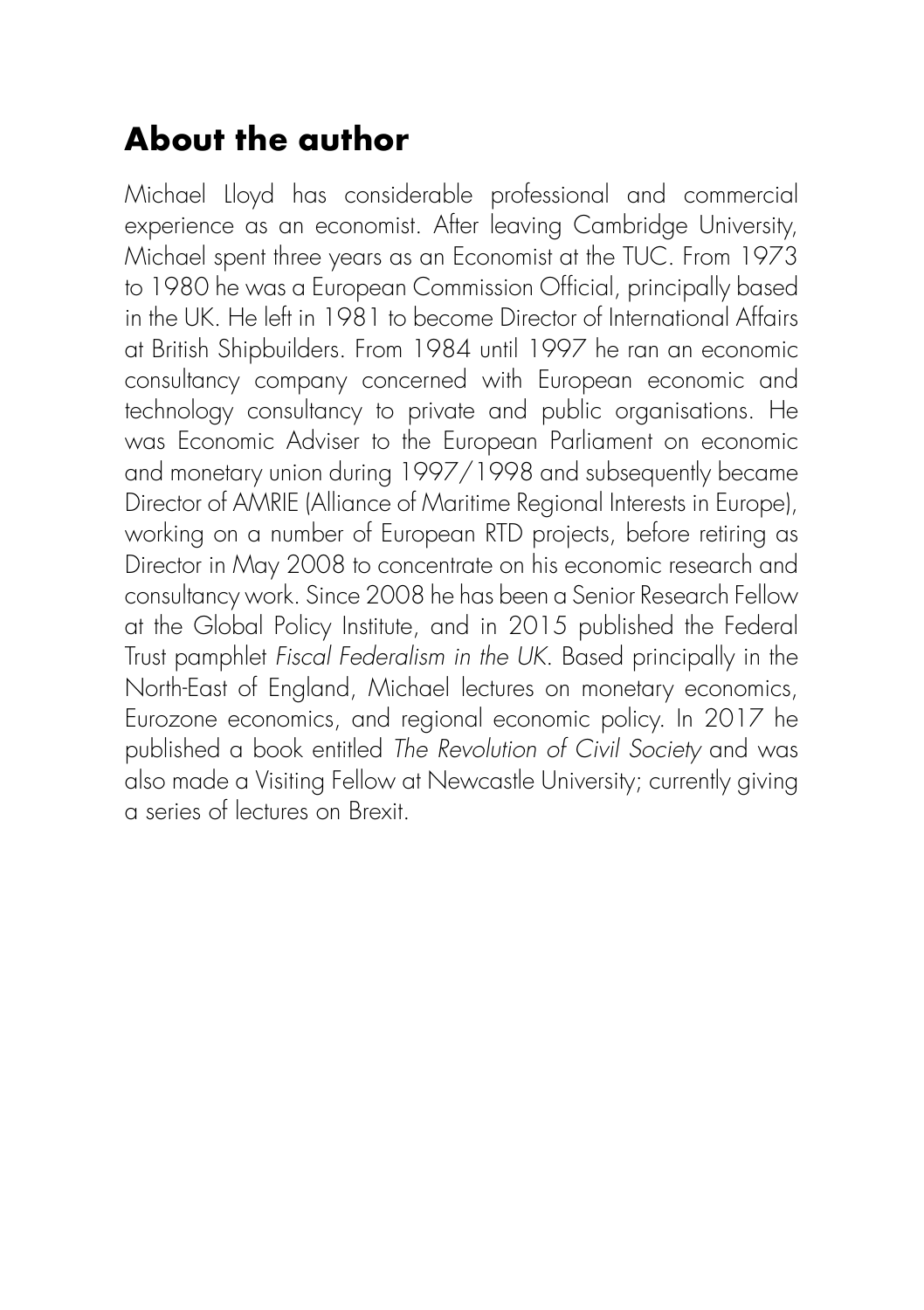#### **Contents**

| <b>Introduction</b>                                 | 6  |
|-----------------------------------------------------|----|
| <b>Part 1 - The Problem</b>                         | 9  |
| <b>The Neglected Cohorts</b>                        | 9  |
| <b>Remote Elites</b>                                | 13 |
| <b>Nationalist Populism</b>                         | 15 |
| <b>Part 2 - The Potential Answer</b>                | 17 |
| The Theoretical Case for Local to Global Federalism | 17 |
| General                                             | 17 |
| A Definition of Federalism                          | 18 |
| Starting from the Local                             | 18 |
| <b>The Swiss Model</b>                              | 19 |
| Analysis                                            | 25 |
| <b>Within the Nation-State</b>                      | 25 |
| <b>Beyond the Nation-State</b>                      | 27 |
| <b>Supra-regional Groupings</b>                     | 28 |
| <b>Part 3 - A Developmental Path</b>                | 30 |
| <b>Practical Considerations</b>                     | 30 |
| <b>Geopolitical Considerations</b>                  | 30 |
| Supra-regional Practical Considerations             | 32 |
| The UK (An Example of Barriers)                     | 32 |
| The EU and its Future Development                   | 34 |
| <b>The Role of the United Nations</b>               | 37 |
| <b>Conclusions</b>                                  | 38 |
| <b>Bibliography</b>                                 | 42 |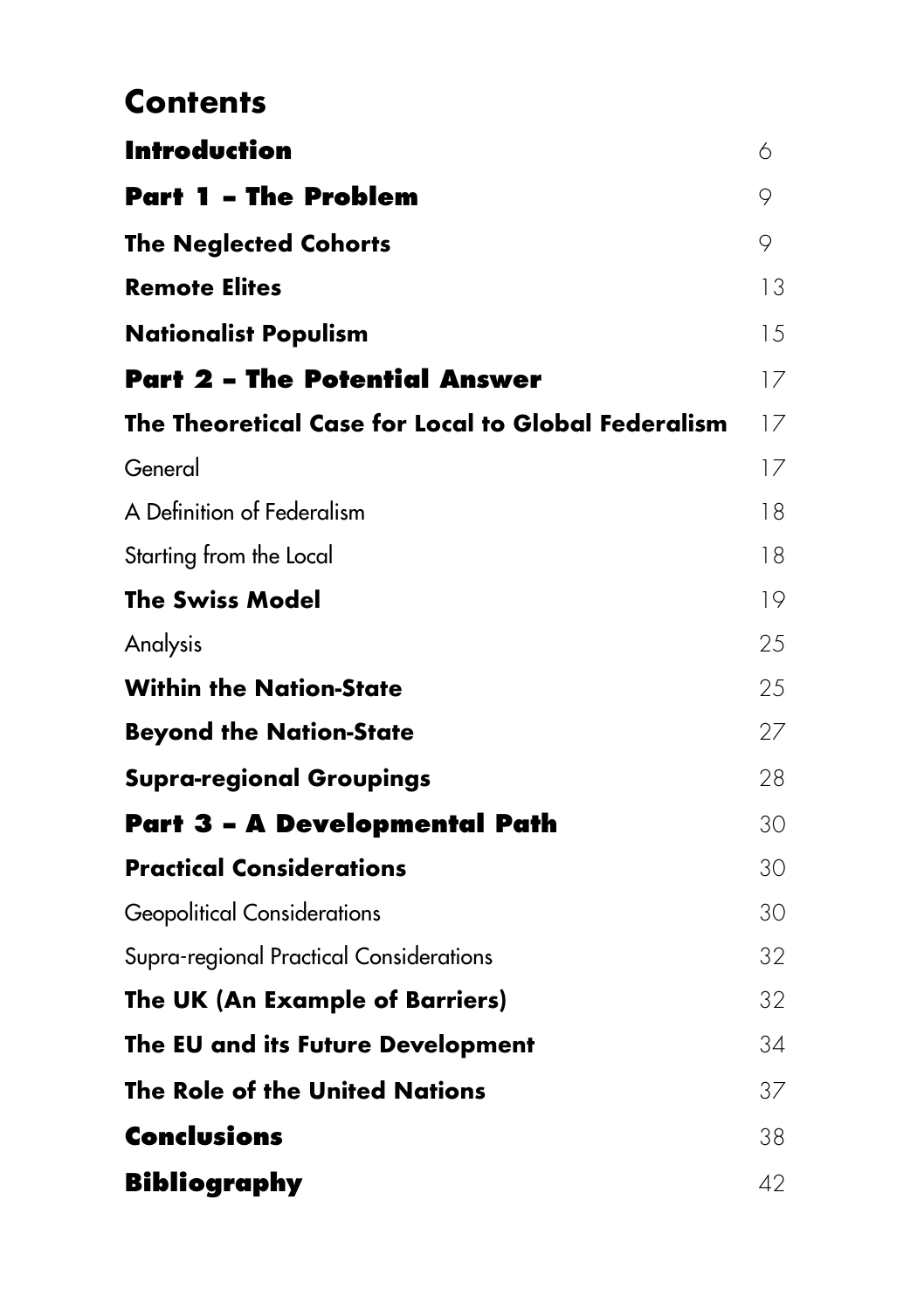#### **Introduction**

The motivation for writing the pamphlet was my concern about the rise of 'nationalist populism', partly engendered by the growing marketisation in all areas of our political and economic lives. The popular resentment which underlies this nationalist populism, was partly responsible for the result of the UK Brexit referendum in 2016 and the election victory of Donald Trump in the USA.

Across Europe, including the UK, and the US there are societal tensions; anger on the right and on the left at a social, economic, and political situation which is leaving substantial minorities with precarious lives and little apparent ability to change things. This resentment has led to a widening development of ethnic nationalism across a number of Western countries and beyond; sometimes linked to extreme fundamentalist religious views and aggressive political movements.

Both the above two significant political events in the UK and the US had three linked causal elements in common. First, they were prompted by large groups of people feeling left behind by the rapid advance of 'modernism', globalism and rapid technological change. Second, there was a resentment of governance by remote modern elites. Third, was the accompanying growth of a strong ethnic nationalist populism, capable of being exploited by political demagogues, like Trump or, more subtly, Farage.

These socio-economic factors are genuine. They exist and need to be addressed. Nor are they are not simply the products of ignorance or misunderstandings; though insofar as they need to be countered, the answers require to deal with both the emotional aspects of the phenomenon as well as proposing a rational political set of solutions.

I am aware of the academic discussion about nationalism and populism and the distinction between them. Populism is a 'vertical'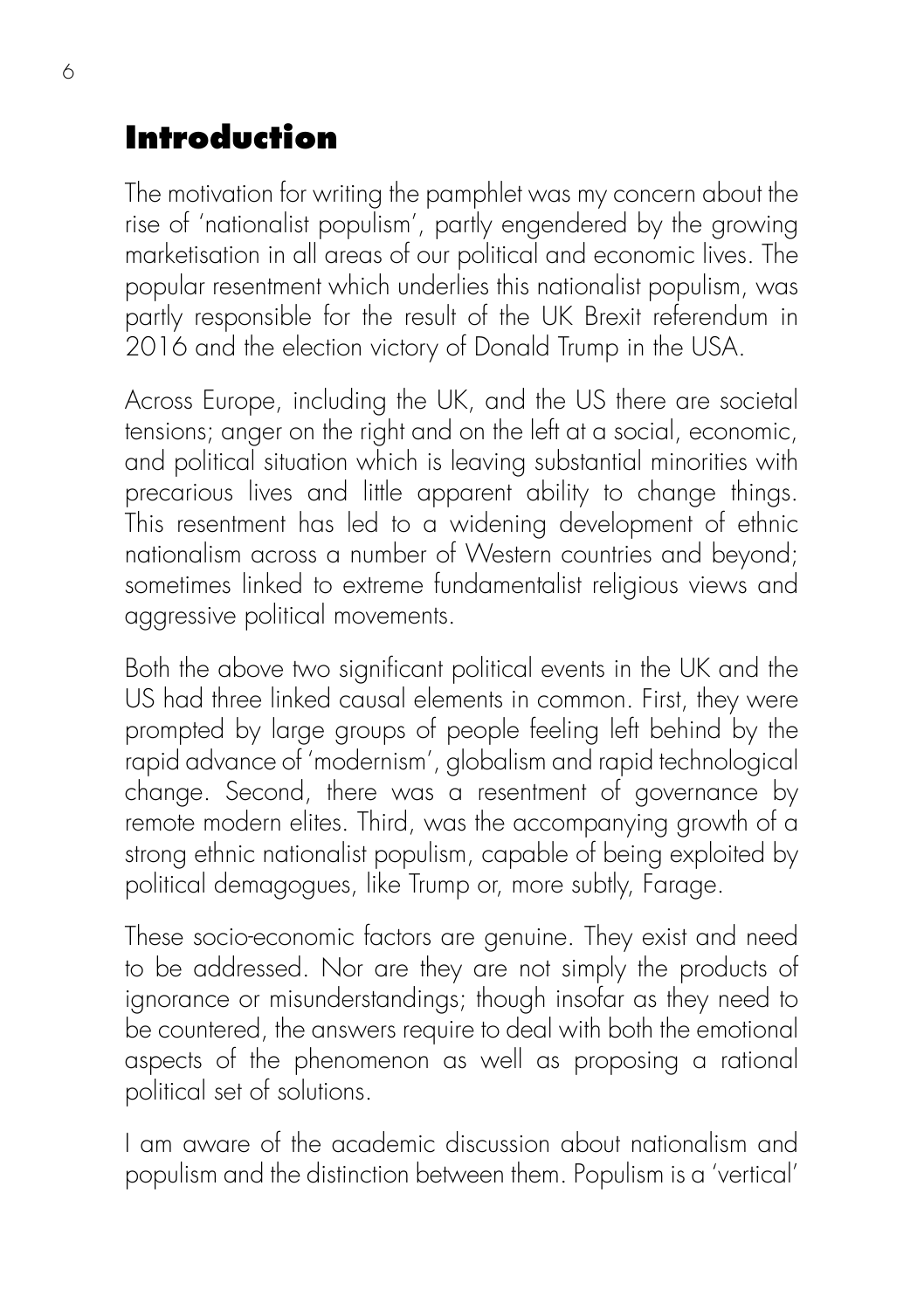anti-elitism, whereas nationalism is a 'horizontal' objection to 'the other'. (See House of Lords Library Note, 2017).

I want to avoid semantic academic debate. However, it is clear that the most dangerous populism, particularly in opposition to federalism, is of the ethnic nationalist variety, often, but not always, associated with right-wing views. It is this variant which informs this pamphlet.

One important condition is required if the socio-economic and political problems indicated above are to be resolved. This is a move towards a set of governance structures which can address all three of these intrinsic elements. People need to be empowered and have more control over their lives, at all governance levels. But there isn't any simple or rapid solution that exists to what might be described as a 21st century existential problem. However, it is possible to suggest a direction of travel. The path suggested is that of federalism.

Federalism in the UK tends to be seen through the prism of the UK's relations with the EU. For many in the UK there is a resentment at the centralised decision-making at EU level of issues which are seen as preferably belonging to the UK government in an inter-governmental organisational context. In fact, federalism is about taking decisions at the most appropriate level, given the scale and complexity involved. To be fair, the structure of the EU as an amalgam of inter-governmental, confederal, and federal decision-making presents a problematic perception.

In countries in Europe which have federal constitutions, e.g. Germany, and in the USA, with its federal constitution, it is appreciated that the purpose of federalism is to distribute decision-making power appropriately and with a bias towards decentralisation. The direction of travel for governance is to be from the smallest unit of socio-economic grouping and population to, at the other extreme, the central state. People need to feel able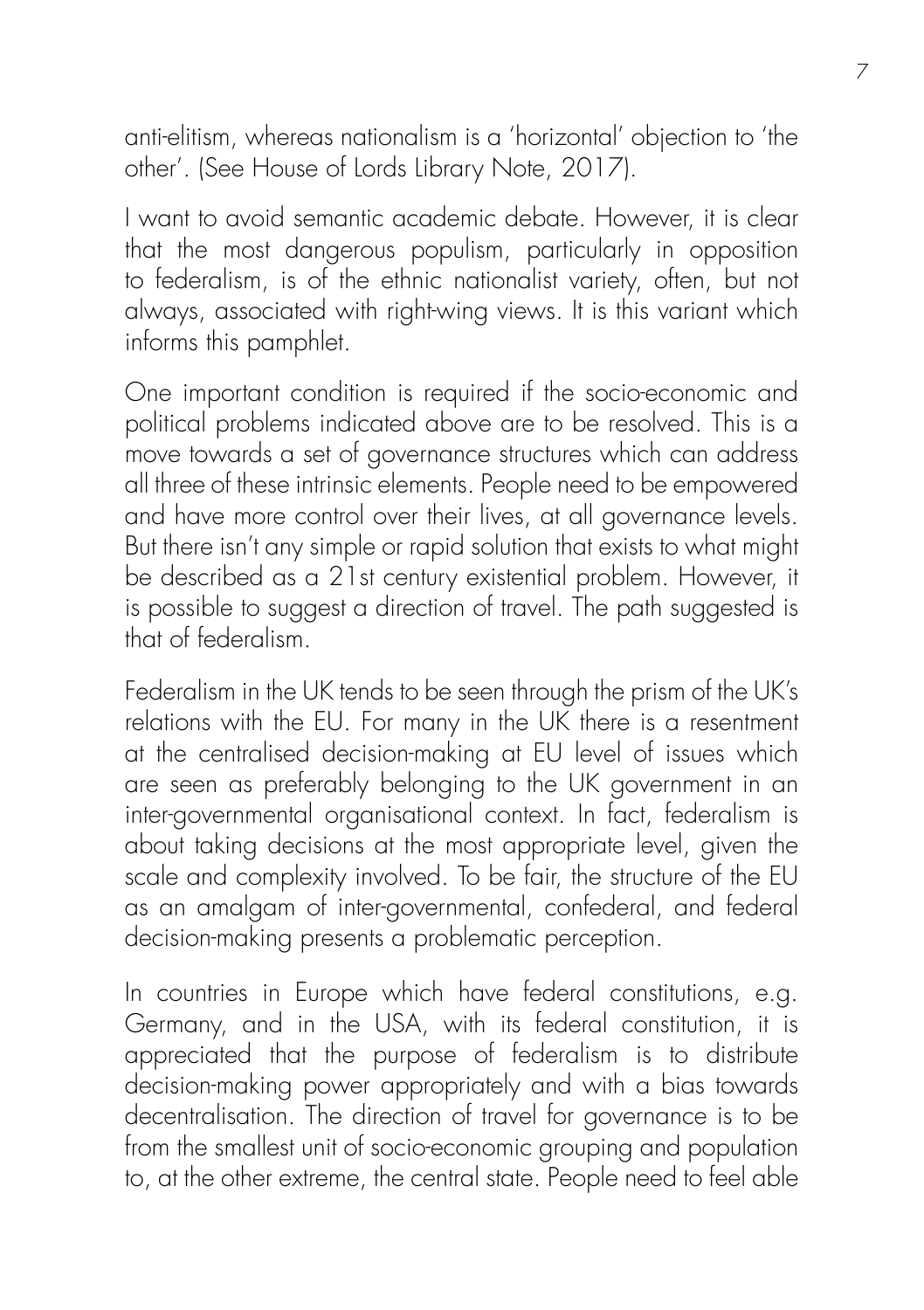to influence decisions as directly as possible at the local level.

In the UK it is only over the last 20 years that we have achieved a clearer delineation of a confederal structure with the advent of devolved power to Scotland, Wales, Northern Ireland, and to a lesser extent, Greater London. This pamphlet argues that the use of effective representative governance should ideally cascade from local levels, through regional, national, and international levels, up to global governance.

There are two final points to make. First, the underlying model of federalism used in the pamphlet is 'classic federalism' (see later definition), with distinct devolved levels of sovereignty over decision-making. However, the model more often encountered, in most federal countries, is 'cooperative federalism', in which there is less distinct and more cooperative decision-making. Nonetheless, it is useful to appreciate the underlying model with the constitutional separations of sovereignty. Second, I am not the only author to have speculated on the potential relationship between federalism and populism; the bibliography indicates some of them.

The pamphlet is divided into three parts and a number of sections: the first three sections attempt to define and describe more precisely each of the three causal elements contributing to the rise of nationalist populism. The remaining sections cover the theoretical case for global federalism, from local to global, and a development path to achieve the required federal structures, at all levels. Because of space constraints the issue of federalising financial and economic governance is not considered, though it is clearly required.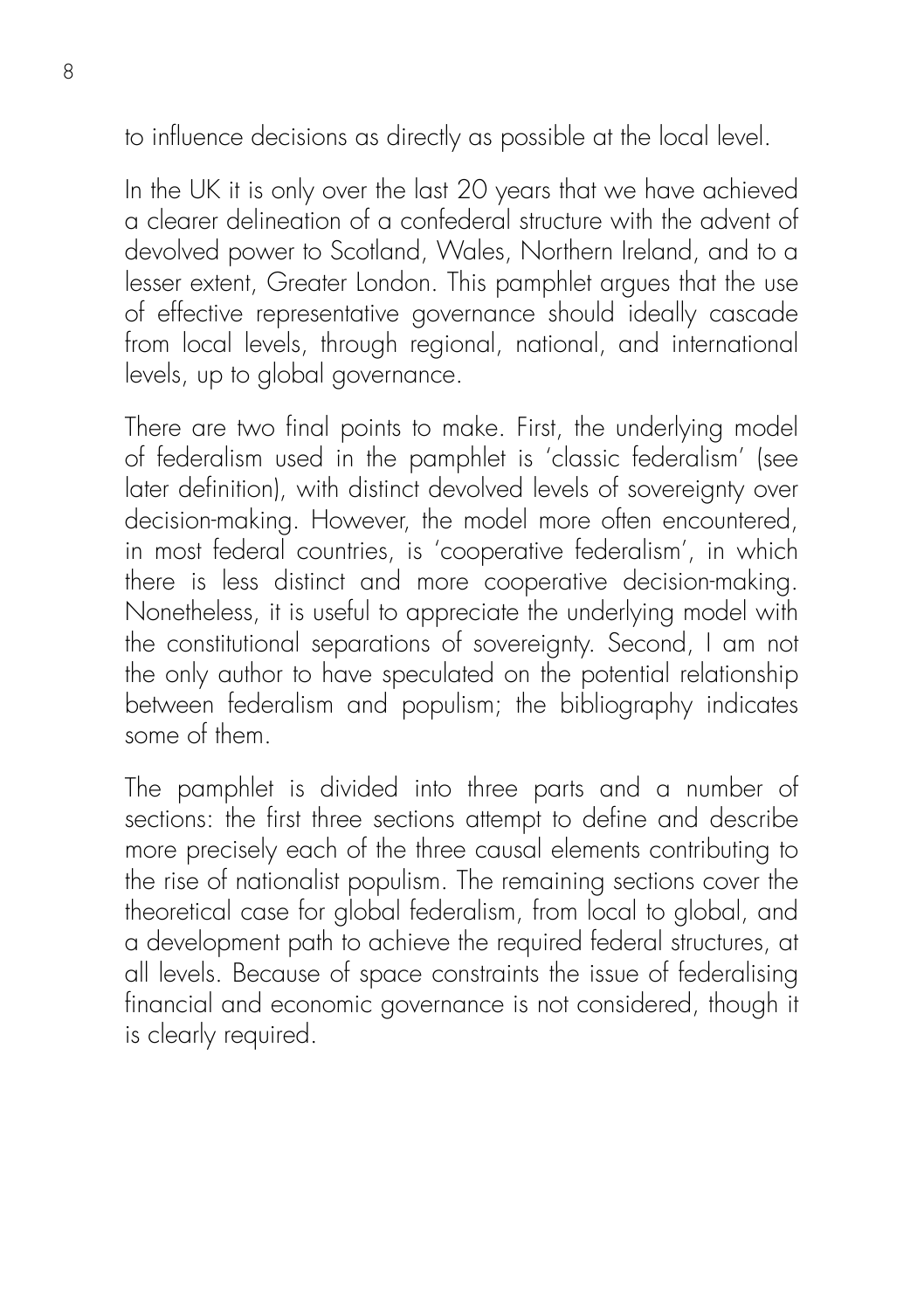### **Part 1: The Problem**

#### **The Neglected Cohorts**

There is little doubt that both in the case of Trump supporters in the 2016 US presidential election and in the supporters of the Leave campaign in the UK 2016 EU referendum one of the principal component groups were cohorts of the 'left behind'.

Generally in the UK and the US since the end of the 1970s large numbers of poorer working class/middle class workers have been left either without prospects of work or with jobs which, particularly the males involved, do not consider meaningful replacements for their former jobs and occupations. These groups feel that their governments have ignored their desire for meaningful work and, instead, have sacrificed them to a combination of technological change and globalisation.

Two reports graphically document the problem: The Brexit Vote Explained by the Joseph Rowntree Foundation (JRF) in the UK; and Left Behind in Today's Economy. Identification of Sub-Population Groups Left Behind by Structural Changes to the Economy, by the Illinois Department of Employment Security (IDES) in the US (see Bibliography for details of both reports).

According to the JRF, in the UK the Leave voters shared a number of characteristics:

"The poorest households with incomes of less than £20,000 per year, were much more likely to support leaving the EU than the wealthiest households, as were unemployed people, people in low-skilled jobs, and manual occupations, people who felt that their financial situation was poor, and those with no qualifications."

"Groups in Britain who have been 'left behind' by rapid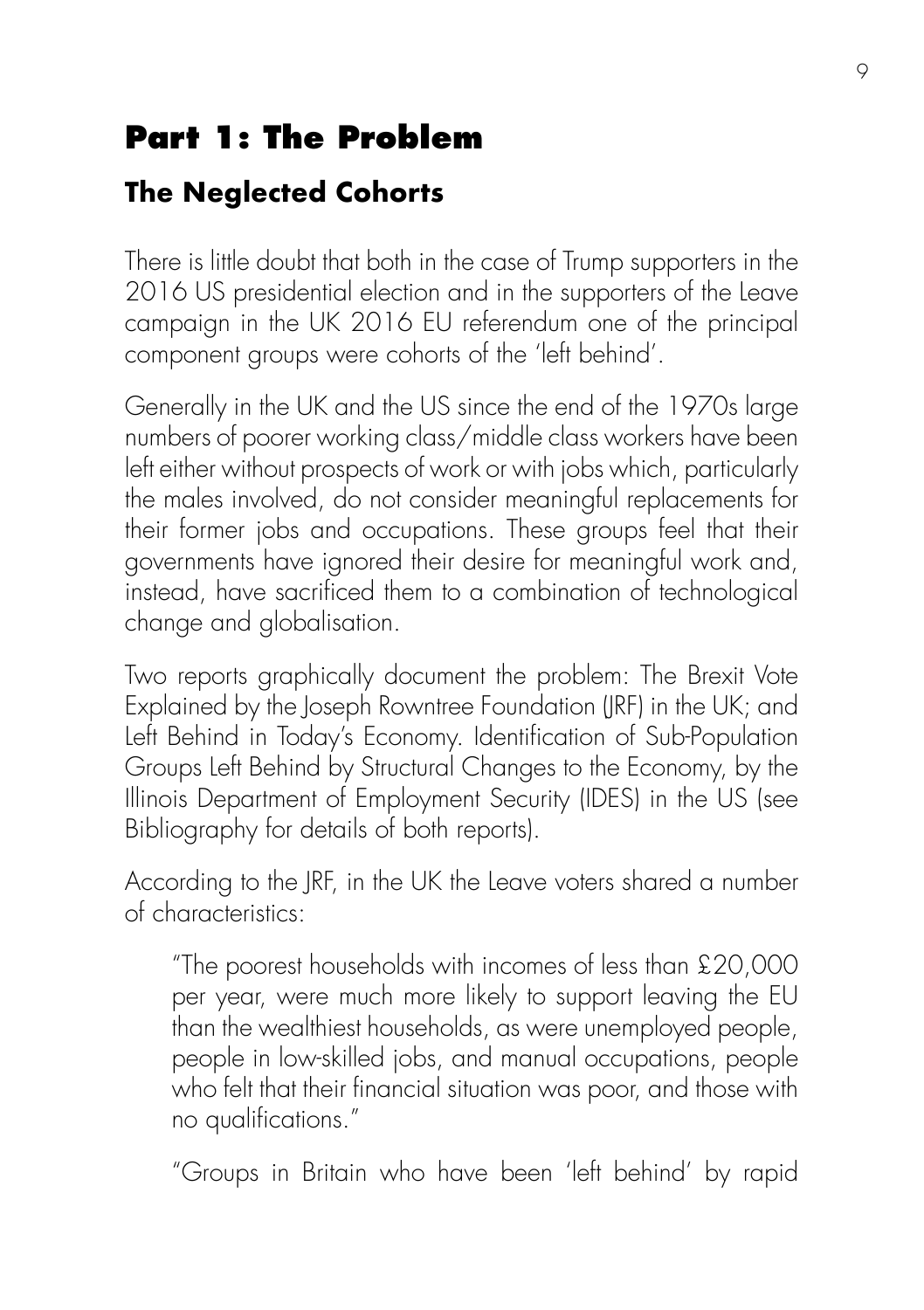economic change and feel cut adrift from the mainstream consensus were the most likely to support Brexit. These voters face a double 'whammy'. While their lack of qualifications put them at a significant disadvantage in the modern economy, they are also being marginalised in society by the lack of opportunities that are faced in their low-skilled communities. This will make it extremely difficult for the left behind to adapt and prosper for the future."

And in geographical terms:

"We found that support for Brexit was strongest in areas where a large percentage of the population did not have any qualifications and were ill-equipped to thrive amid a postindustrial and increasingly competitive economy that favours those with skills and is operating in the broader context of globalisation."

A quotation from an article by Dr Lisa Mckenzie in her study of working class communities across England in relation to Brexit confirms the resentment felt by these groups (see Bibliography for details). The EU referendum simply allowed this resentment an opportunity to be expressed in the vote.

"The referendum was a turning point for the women in east London. They had not voted in the 2015 General Election: they had little interest or faith in a political system seated only three miles away when their daily and immediate situation needed constant attention. When 'Sally' told me she was going to use her vote for the first time to leave, I asked her if she thought things would change for the better if we were to Brexit. She said she didn't know, and didn't care. She just couldn't stand things being the same".

The above reporting is not to suggest that these groups were the only Leave supporters in the Brexit vote; there were many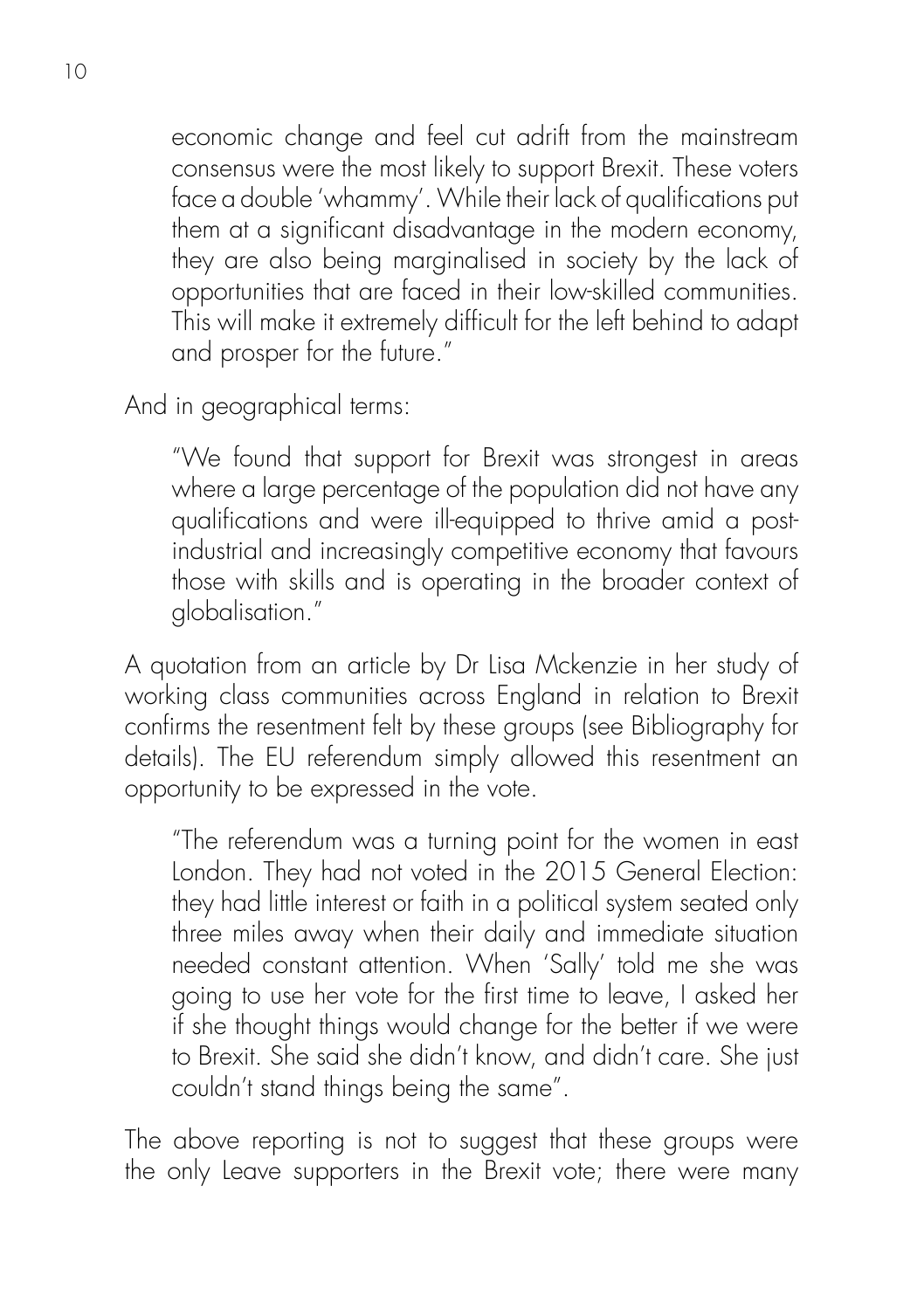more affluent groups, though generally older, across South-East England and elsewhere.

The report by the IDES in the US, focussing on employment issues, discusses the structural changes (globalisation of trade and technological improvements leading to the automation of processes over the last few decades). It identifies those groups that have suffered as a result of those changes.

"The affected population segments have a few things in common, including lower educational attainment, and living in situations where economic opportunity is hard to locate.

"The "hollowing out" of the American middle class has proceeded steadily for more than four decades. Starting in 1971, each decade has ended with a smaller share of adults living in middle-income households than at the beginning of the decade. Meanwhile, the lowest income and highest income tiers are expanding".

"The project demonstrated that fewer people are able to realize the American Dream now that financial rewards are not available to workers at all levels of the distribution."

These two reports (and the article by Lisa Mckenzie), though the IDES report does not specifically mention Donald Trump, point towards the build-up of strong resentment as a result of the long-standing and unalleviated, disadvantaged plight of those groups left behind. This is seen as a result of a combination of the lack of education and skills required to be able to exploit the current socio-economic context apparently driven by the forces of technological change and globalisation, and which is beyond the control of the groups involved.

More directly, a study by two US political scientists (Oliver and Rahn, 2016) who compared the language of the major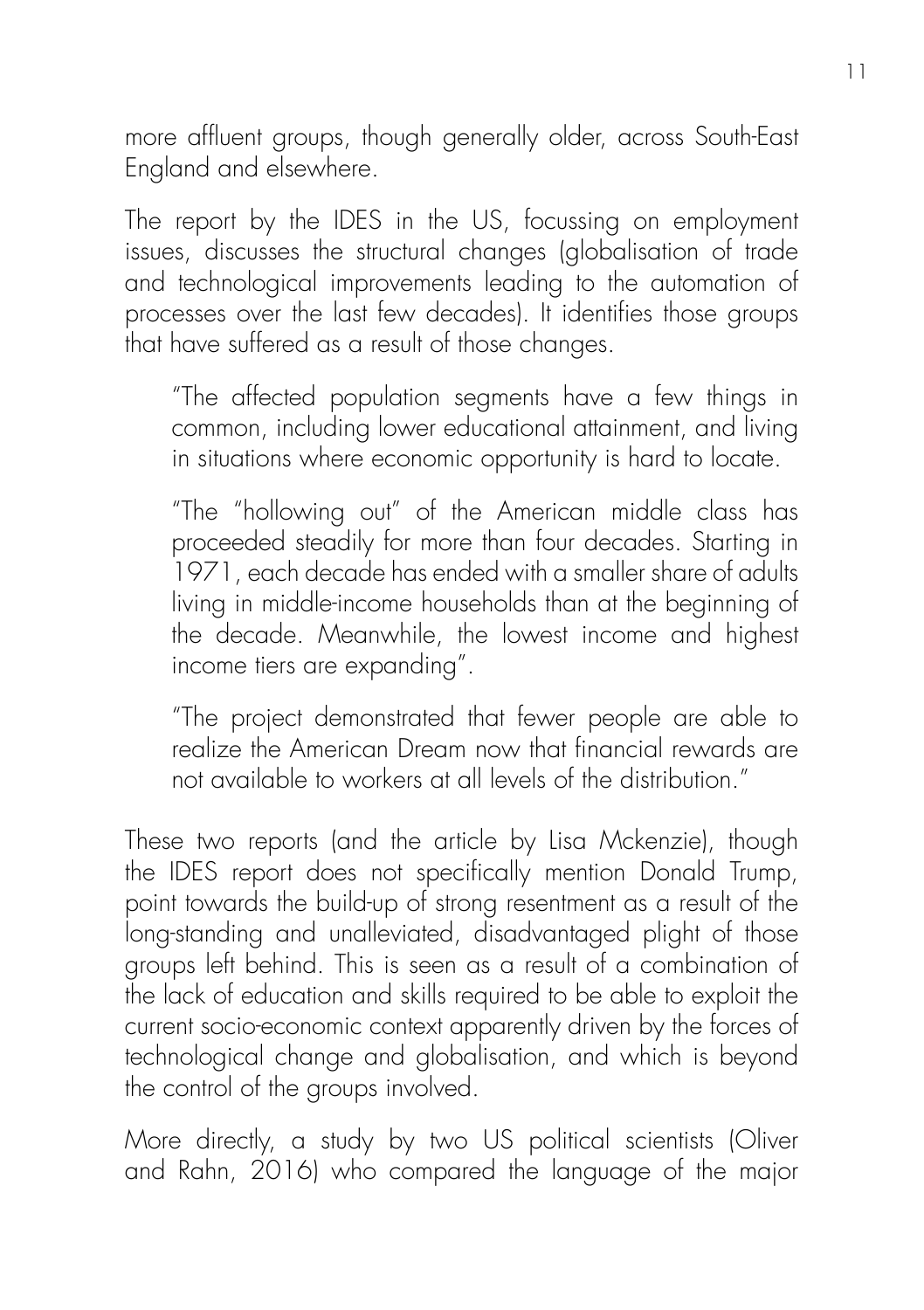political candidates for the 2016 American presidential election, suggested that Trump presents:

"a unique combination of anti-expertise, anti-elitism, and pronationalist sentiments." And his supporters show "high levels of conspiratorial thinking, nativism, and economic insecurity."

A similar comparison could be made in the UK, substituting Nigel Farage for Donald Trump.

The supreme irony of course is that the backgrounds and upbringing of both these populist preachers could not be further removed from the constituencies to which they are appealing!

This US and UK phenomenon of a large set of neglected socioeconomic cohorts is paralleled by a similar 'under-class' across Europe, provoking the right-wing populist movements, and in some cases, governments in countries as diverse as France, Italy, Hungary, Poland, Germany, Austria, Finland, and Sweden - leading on to the second causal element engendering the adoption of nationalist ethnic (white) populist sentiment.

This is not to say that populism is confined to the right of politics. Four examples of left populism come to mind. In the US, Bernie Sanders; in the UK, Jeremy Corbyn; in France, Jean-Luc Melenchon, and in Spain, Pablo Iglesias. Obviously these left-populists do not share the same ideological position as the right-wing populists, but what they have in common is an anti-elitist stance, usually directed at financial or business elites within modern neo-liberal capitalism.

Indeed, this segmented society might in earlier times have developed a class consciousness, but the development of identity politics, absorbed by the modern elites and promulgated by the media, has inhibited any organised class challenge to the plight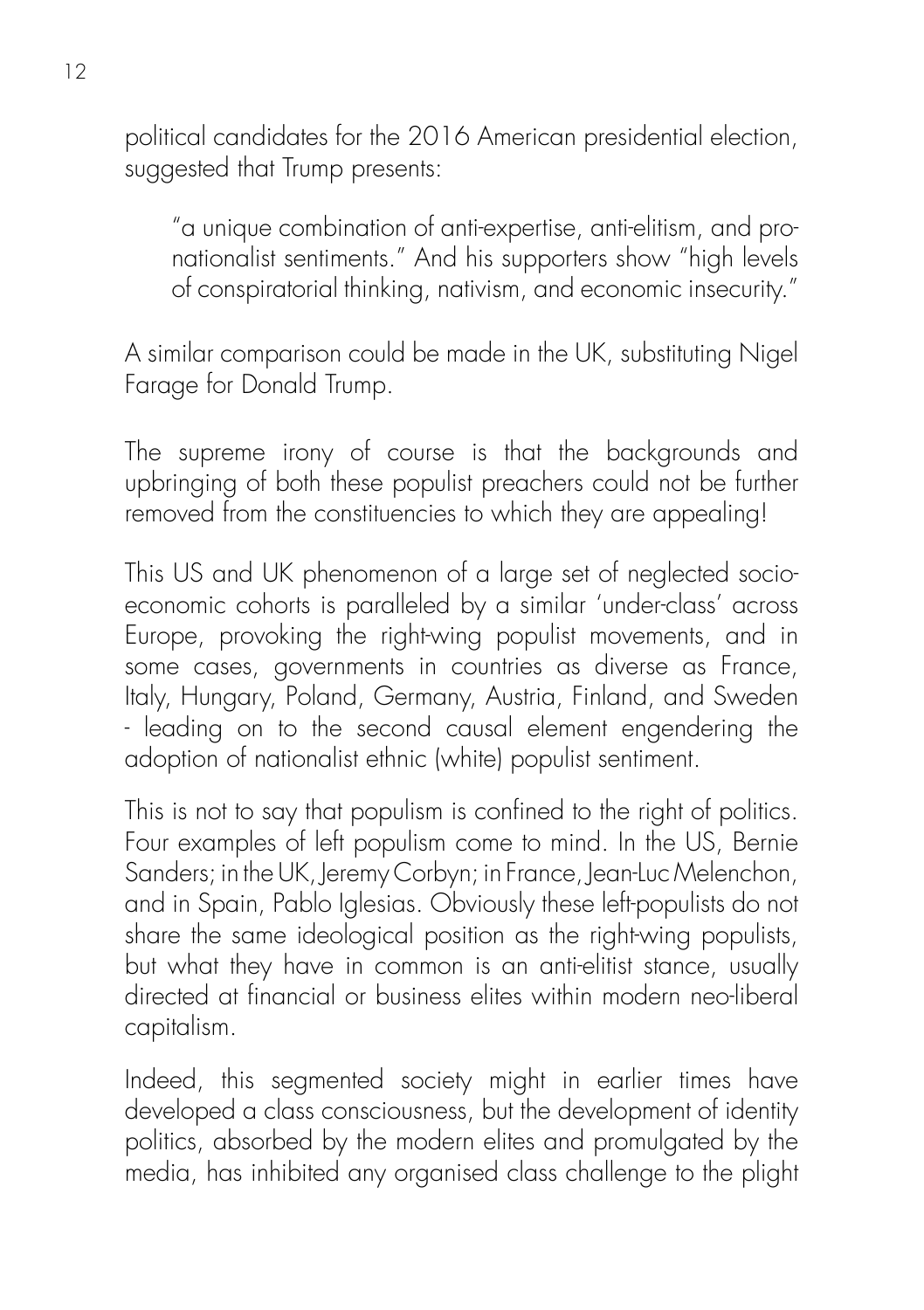of the neglected cohorts. This situation has been exacerbated by the collapse of trade unions associated with the older industries, now swept aside by globalisation and technological change, and the development of a market-based neo-liberal individualism.

#### **Remote Elites**

The resentment felt by the groups described above is amplified by the apparent and perceived remoteness and unconcern of those in power; the elites. The main targets are the governing political elites, but this is transferred across to other elites, including particularly financial elites - and the 'experts', of which, as Michael Gove suggested during the UK EU referendum campaign, there are apparently too many!

So is the perception of the inattention to the problems of the 'left behind' by remote, cosmopolitan elites correct or not? And if it is correct then why has this happened? There will, of course, be varying causes, associated with different cultures and socio-economic experiences (particularly acute since the global financial crisis, but ante-dating the crisis itself).

However, it may be possible to divine a broad, over-arching causal linkage going back over the past 50 years. A number of authors have tried to define and describe the nature of the remoteness and uncaring nature of the modern elites, and the anger they engender in the mass of people who define themselves as either the left behind or in the unfortunate phraseology of Theresa May, the "just-about-managing".

Prominent among such writers was Christopher Lasch, whose essay collection 'The Revolt of the Elites' has achieved considerable currency in this arena of debate. Lasch is a difficult intellectual to pigeon-hole as though nominally on the left there are strands of his thought which chime with civic conservatism.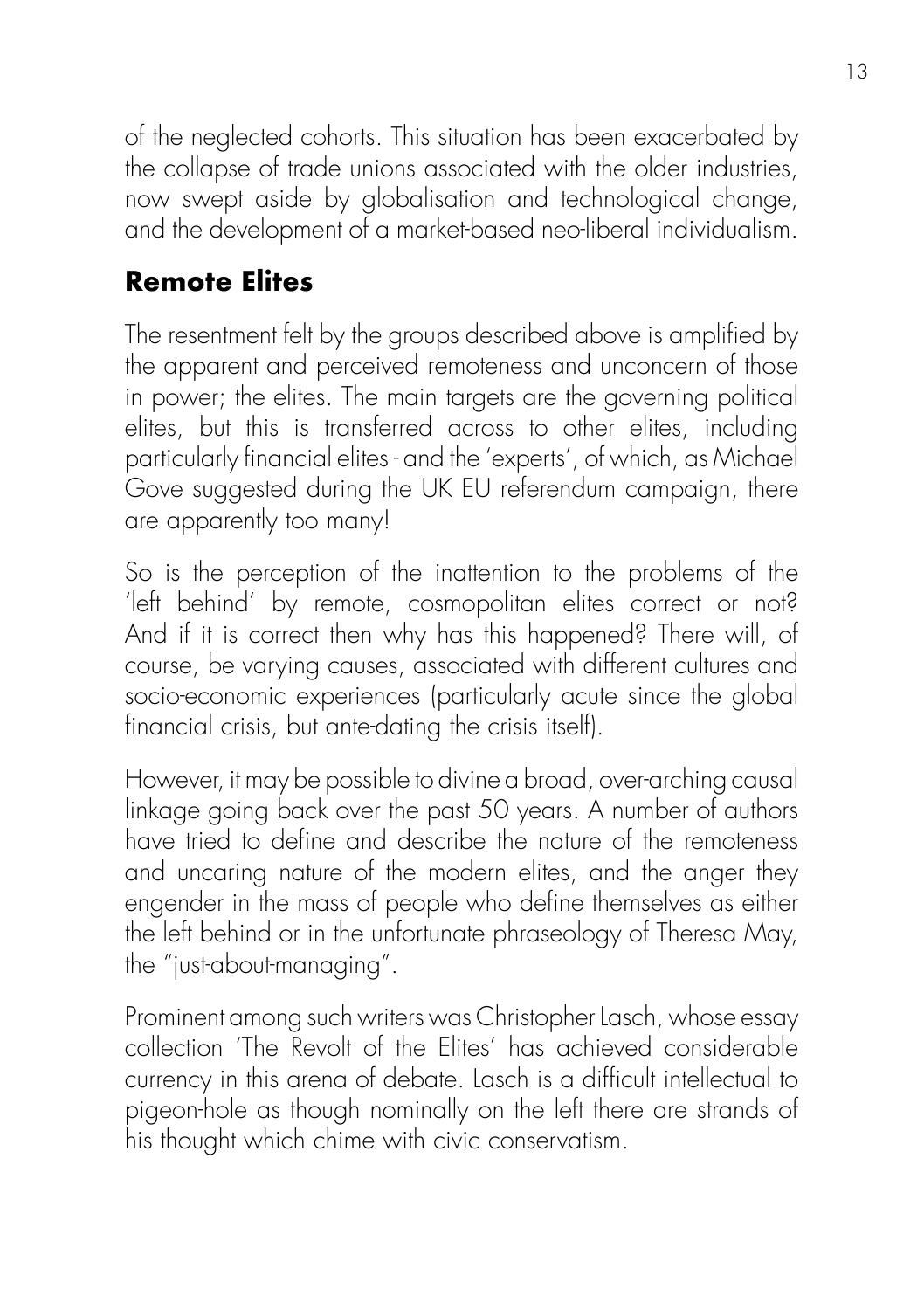Published in 1995, just before his death, though based on earlier writings, the essays argue that there are a number of features of the modern elites which suggest an increasing distancing of themselves from the mass of the population. According to Lasch, the new cognitive elite is made up of what Robert Reich called "symbolic analysts" — lawyers, academics, journalists, systems analysts, brokers, bankers, etc. These professionals traffic in information and manipulate words and numbers for a living. They live in a world of abstractions in which information and expertise are the most valuable commodities. Since the market for these assets is international, the privileged class is more concerned with the global system than with regional, national, or local communities. In fact, members of the new elite tend to be estranged from their communities and their fellow citizens. "They send their children to private schools and insure themselves against medical emergencies."

This behaviour happens because the modern elites, unlike in previous generations, have become self-replicating, with negligible actual social mobility to 'leaven the elites', as happened in the 1950s, 60s, and 70s in the US and the UK. Moreover, these modern elites appear to control the social, political and cultural agenda; disconnected from the lives and interests of the people they are supposed to serve.

One does not have to accept all of Lasch's, sometimes intemperate, assertions to appreciate that, over 20 years ago, he was pointing to a wider societal malaise in the West. Conventional representative liberal democracy, as currently structured in the West, appears to be seen as remote from the lives and concerns of a substantial minority of citizens.

This is not necessarily to challenge representative liberal democracy per se - the election of Trump; the surprising, albeit marginal, victory for leave in the UK referendum, and the surge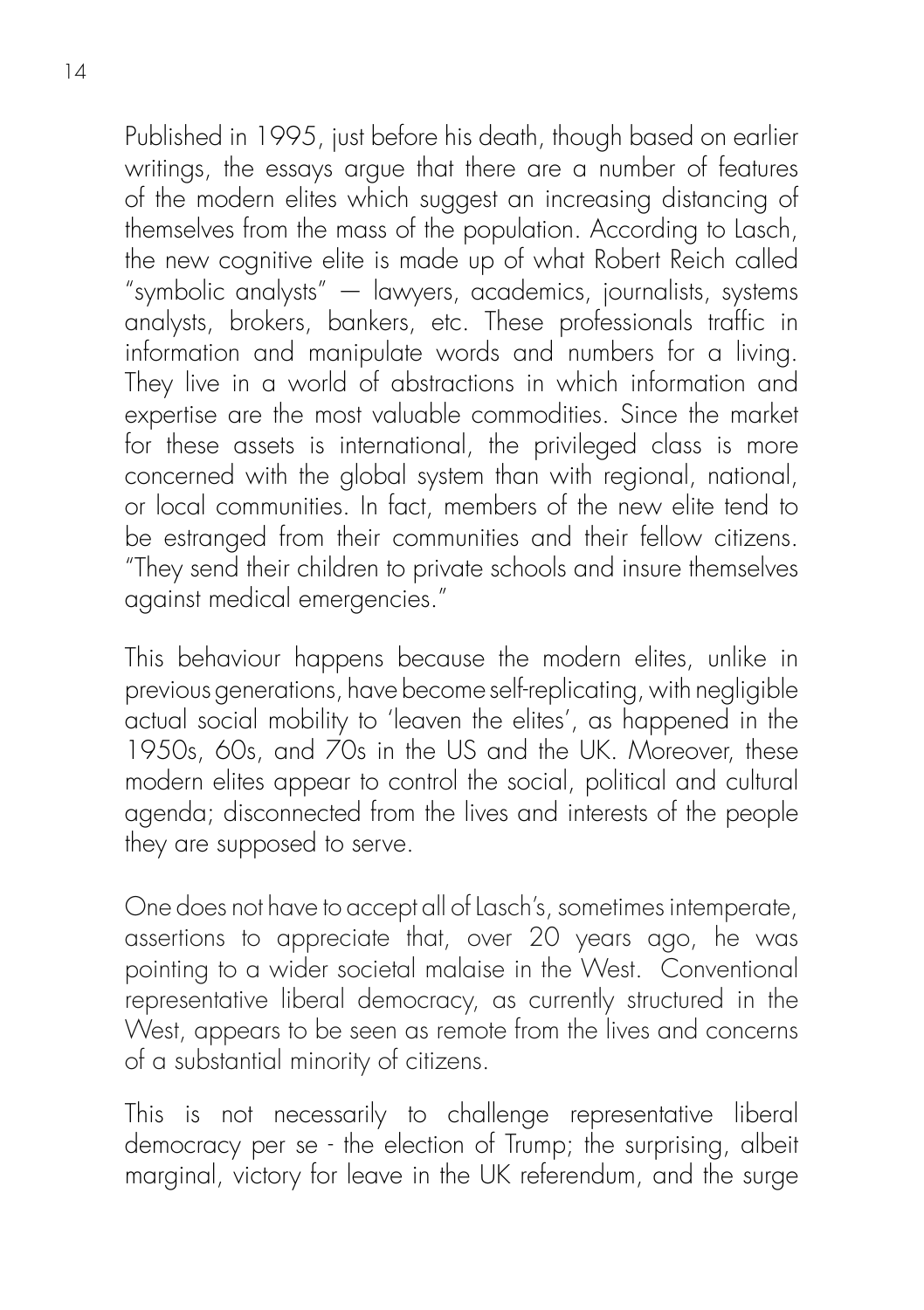of populist parties across Continental Europe - are all indicative of the need for the elites - political, administrative, educational, and media - to examine how belief in the representative political process may be re-established.

#### **Nationalist Populism**

The combination of the two social and political forces defined and described above is channelled - often driven more strongly by demagogic political leaders and parties - into an ethnic nationalism which is both xenophobic and nostalgic.

The appeal to ethnic nationalism is deliberate. Humans are effectively hard-wired emotionally to be fearful of 'the other' and to cleave to their group; rallying behind the putative 'in-group' leader for protection and advancement.

The problem is that historically there is a tendency for the powerless to confer power on those who may end up curtailing their liberties.

It is also the case that nationalist sentiment can be captured to fragment current nation-states as often as to cement those states.

But the history of the development of the nation-state is instructive in this regard. Nation-states are not immutable nor have they been with us forever. Often their existence has been the result of post-war settlements, the dismantling of empires, and colonial or post-colonial imposition. There is nothing sacrosanct about this level of identity. The main two religions of Islam and Christianity have always understood this point, and have sought to stress the wider human community of the Ummah and of Christendom. Equally the ideological mantra of communism has always been global.

But the appeal of ethnic nationalism, real or manufactured, is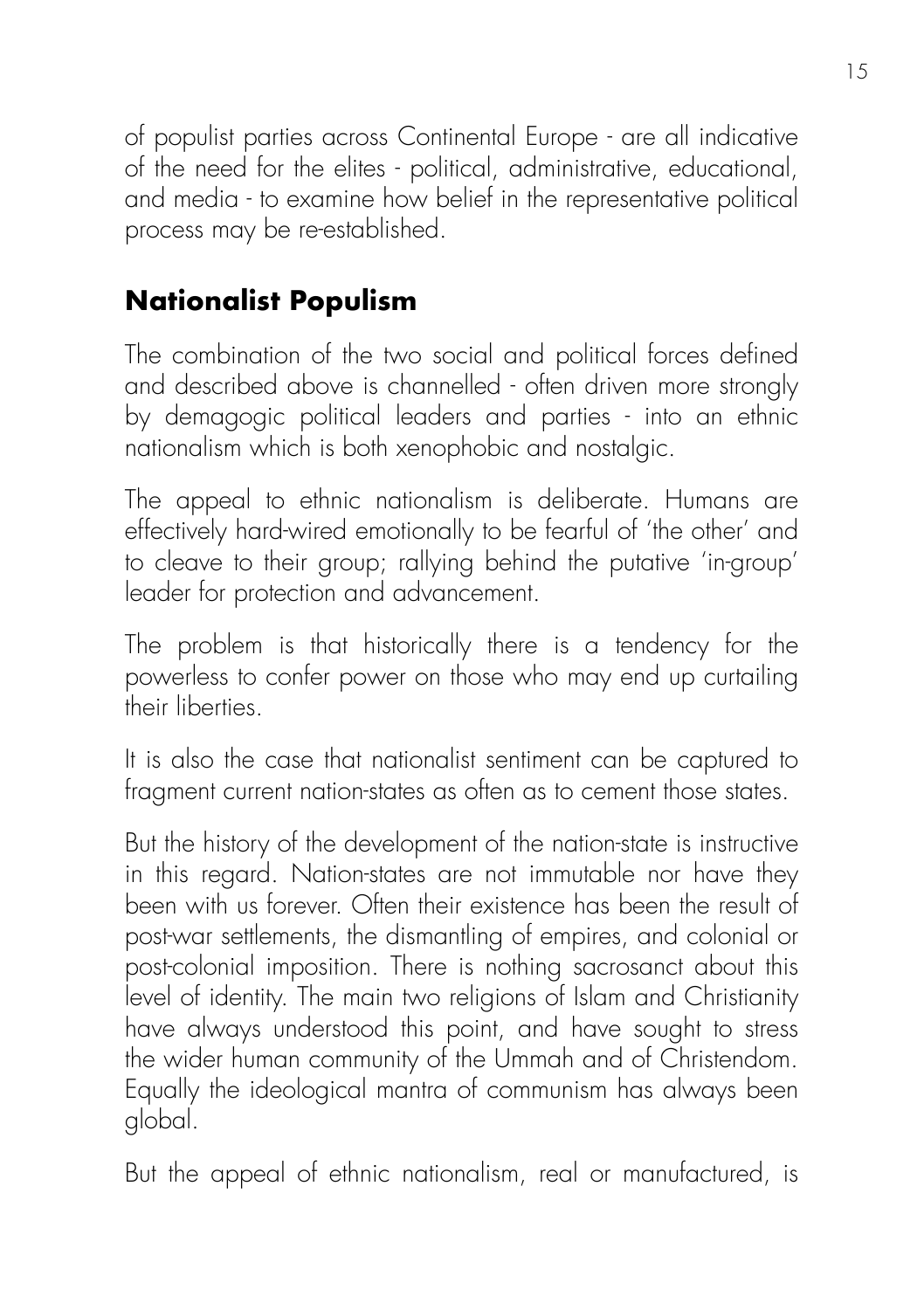strong. It is worth noting that the rise of English nationalism over the past 20 years appears to have been the result of reactions against the 'EU super-state' promulgated by UKIP, and the rise of a narrow, aggressive Scottish nationalism associated with the SNP. (British nationalism attempted, largely successfully until more recently, to co-opt the sub-UK nationalisms, projected globally, prior to the gradual decline of the UK's global economic and political influence). (See Kumar, 2003.)

Nonetheless, it is impossible to find a nation-state of any size, including now the UK, where these sub-nation-state identifications do not exist and persist. Often flags and national anthems are used as omni-present mechanisms for reinforcing the over-arching nation-state identification. In the case of the US they work well and the symbolic use of the two artefacts are almost permanently present, e.g. the singing of the Flag at school. (It is interesting to observe that the EU's attempts to induce a degree of EU identity by replicating the US symbolism, via the EU flag and 'Ode to Joy', have not been so successful.)

So populism and nationalisms, at all levels of governance and identity, are combined to exert a powerful influence on the emotion of the people and to motivate them to adopt a patriotism which sometimes can go beyond simple national cultural pride and stray into xenophobia. In its extreme violent forms this cultural identification can lead to ethnic cleansing, and even beyond into genocide, as the Balkans conflict demonstrated in the 1990s. However, the intention here is simply to note the link of nationalism to populism and its current rise in intensity.

It is interesting - given the concerns expressed about the growth of nationalist responses to problems across Europe over the past three years - that as early as 2010, a group of European politicians, calling themselves the 'Spinelli Group' (see below for further information on Spinelli) was established to counter what was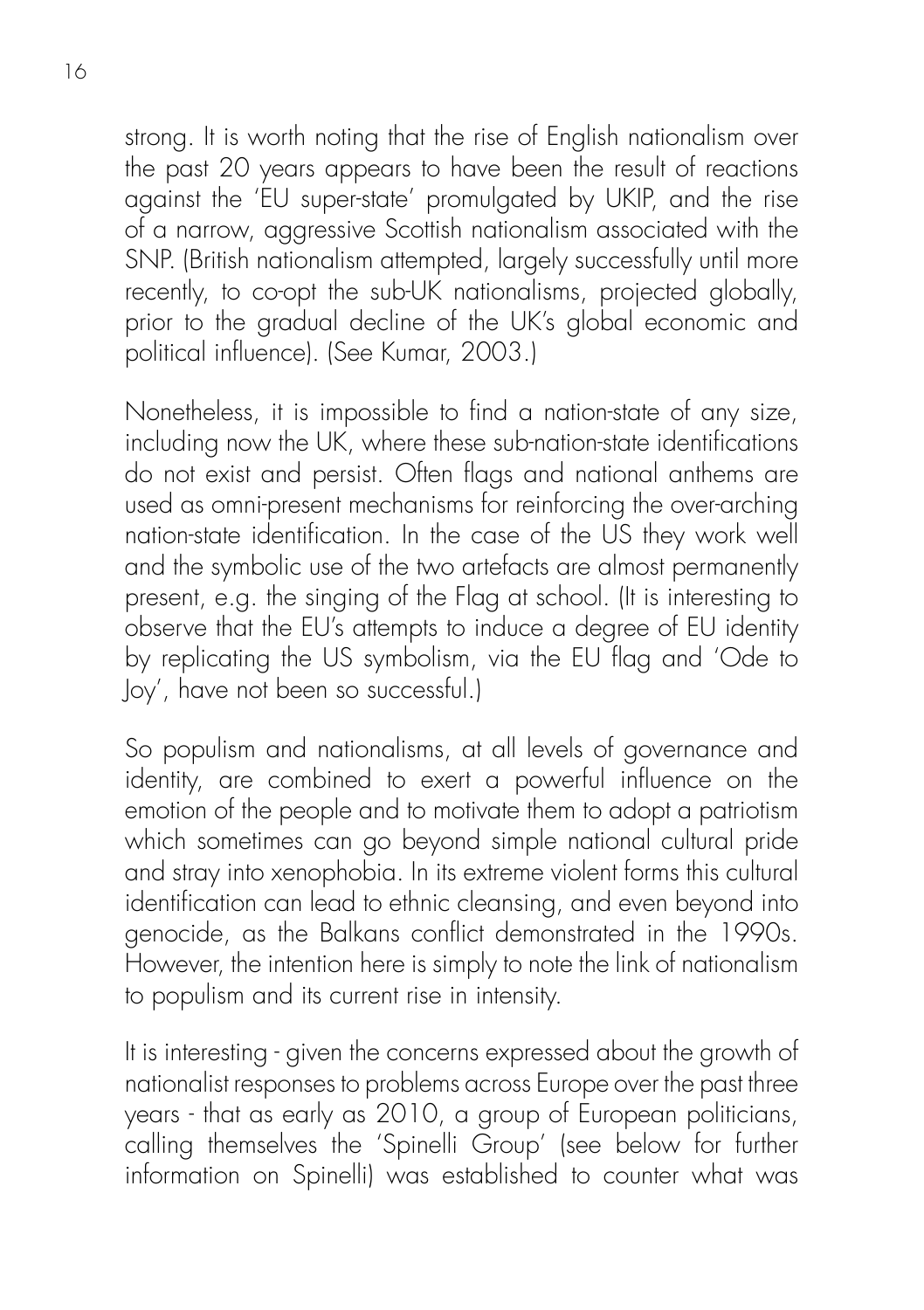perceived as a "worrisome turn towards nationalism". The group comprised two leading members of the European Parliament – the Liberal Democrats' Guy Verhofstadt and the Greens' Daniel Cohn Bendit – as well as past European Commission presidents Jacques Delors, Mario Monti, and former German foreign minister Joschka Fischer.

We now need to examine the main proposition of this pamphlet, that to overcome these potentially divisive and even dangerous nationalisms it will be crucial to adopt federalist structures, running from local to global. The next section will first explore the theoretical case for this political and constitutional approach.

# **Part 2: The Potential Answer**

#### **The Theoretical Case for Local to Global Federalism**

#### General

Of course, if we were starting tabula rasa, and attempting to design a blueprint for 'local to global federalism', this would be a mammoth task. But we are not. Others have put forward the idea of a global federalism, indeed there is the World Federalist Movement (WFM), set up in 1937. Einstein and Gandhi were supporters. The International Secretariat of the WFM is based in New York and the WFM has a number of affiliated organisations. The WFM has tended to operate at global level and has links with the United Nations.

In 1999, the Forum for Federations was established in Canada in which federal countries come together to exchange experiences and information and engage in research on federalism.

One of the strong supporters of federalism at European level was the Italian communist Altiero Spinelli - one of the founding fathers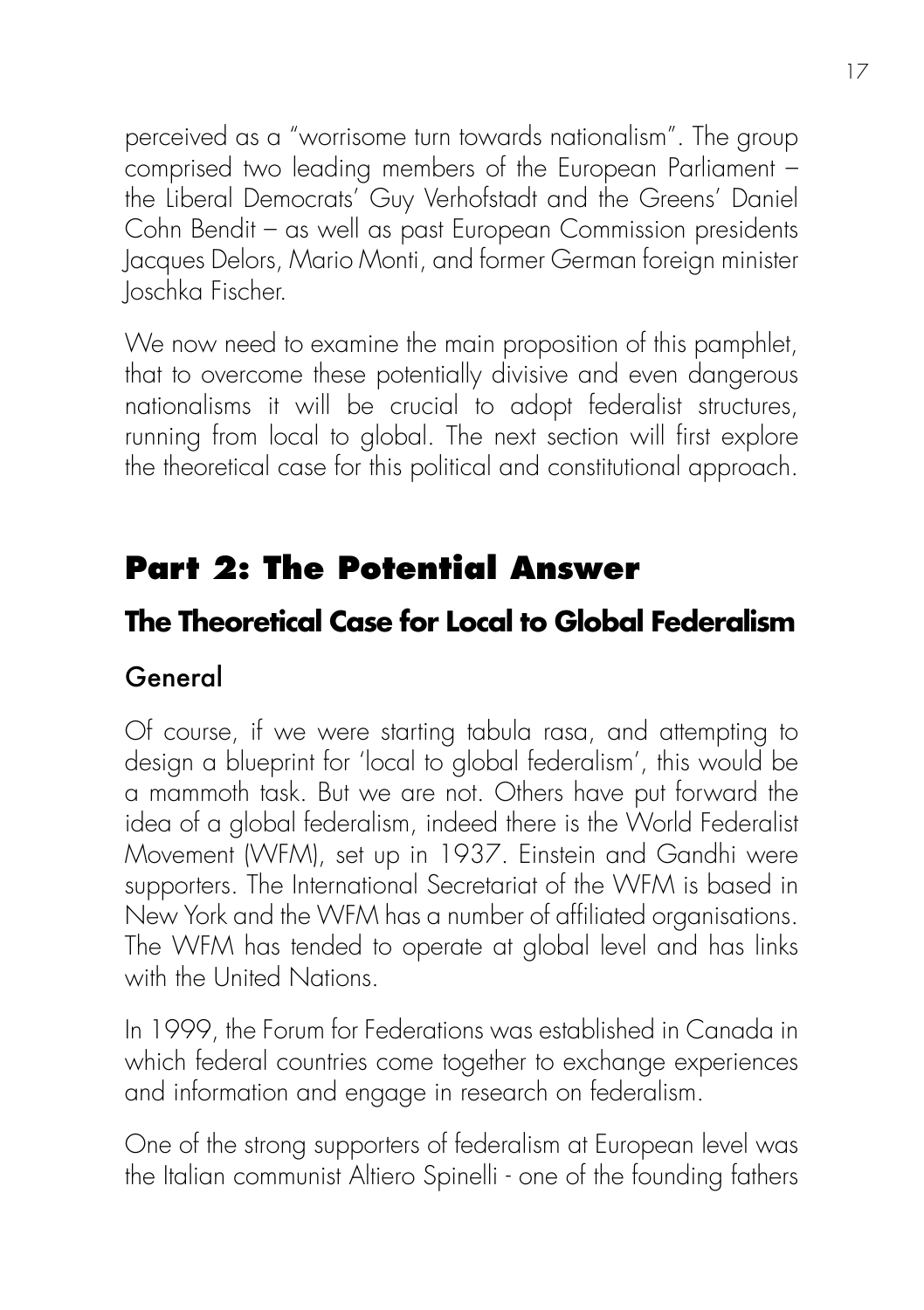of the European Union. The federalist Ventotene Manifesto was written by Spinelli and Ernesto Rossi, when they were exiled to the island of Ventotene in 1940, and eventually led in the early 1950s to the successful formation of the European Steel and Coal Community, the first of the treaties leading to the current European Union treaty. Other European federal initiatives during the same period, the European Defence Community and the European Political Community did not come to fruition.

The aim of this part of the pamphlet, taking account of the rise of modern populism as described above, is therefore to explore how the issues which are now being raised, in the UK and elsewhere may justify the suggested federalist approach, 'from local to global'.

#### A Definition of Federalism

First, we should define federalism in a sufficiently general sense so as to encompass governance structures running from local to global. Thus we will define federalism as:

*'A compound form of governance, combining an overall layer of governance at the highest level (central or federal level) together with separate lower layers of governance in a tiered structure (provincial, regional, local, cantonal, communal, or other sub-units of governance), within an overall political system'.*

What is advocated in this pamphlet is that the overall, highest level of governance is global and the lowest level of governance is at commune, or equivalent, level. However, it is also specified that there should be a presumption of maximum devolution of powers to a lower level. The degree of devolution/decentralisation cannot be specified in theoretical terms, but will be reliant on an empirical judgement, based on the scale and complexity of decision-making required.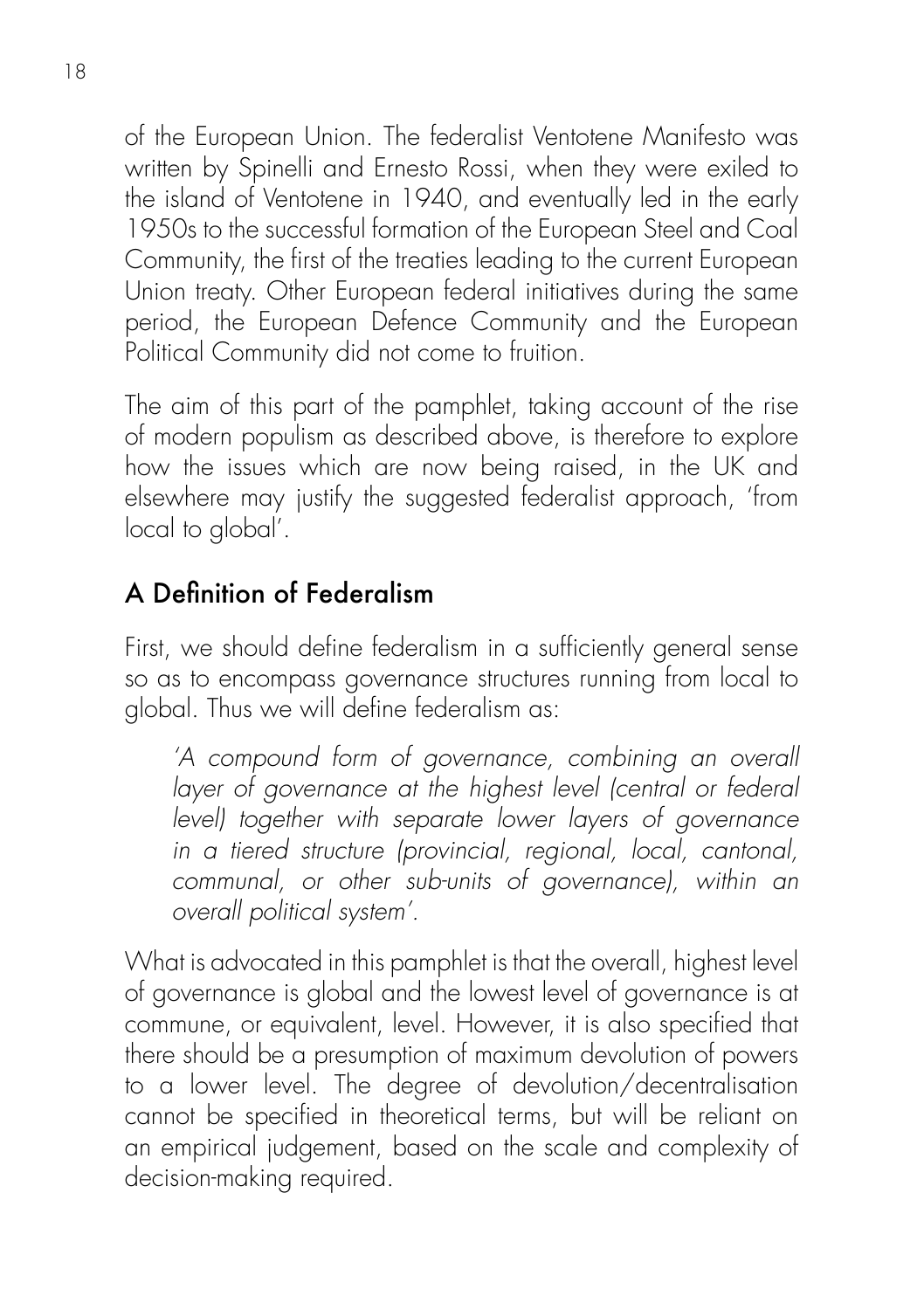There are numerous examples of federal states. Many of these are large, e.g. the US, which may probably lay claim to the most well-delineated structure. But Russia is a federal state, as is Canada and Australia (possibly China should be included, though it is not formally a federation). But there is also Switzerland as an example of a small federated country.

#### Starting from the Local

It will be recalled that there are serious and long-standing issues raised by both the local and regional 'neglected cohorts', in the US and the UK (though the same problems may be found in all developed and developing countries) and the remoteness of the governing and other elites from these localities and their political and economic experiences. This implies that in our discussion we should start at exploring how change might be made at the local level, where direct democratic participation may be easier and more effective.

In doing so it is worth exploring the one country model which appears to offer a broad design template for the type of local federalism element advocated in this pamphlet. This is the Swiss federal system. However, we will also be indicating later, how we may attempt to extrapolate from local to regional, to national, to supra-regional, and to global levels.

#### **The Swiss Model**

The Swiss Federation dates from 1848, but its evolution goes back to at least the 14th century. Moreover, it is a multi-cultural, multi-ethnic, and multi-national example, which is important if we are to envisage a global federalism.

Historically, it is worth looking at the evolution of the Swiss Federation from 1815, following the settlement at the Congress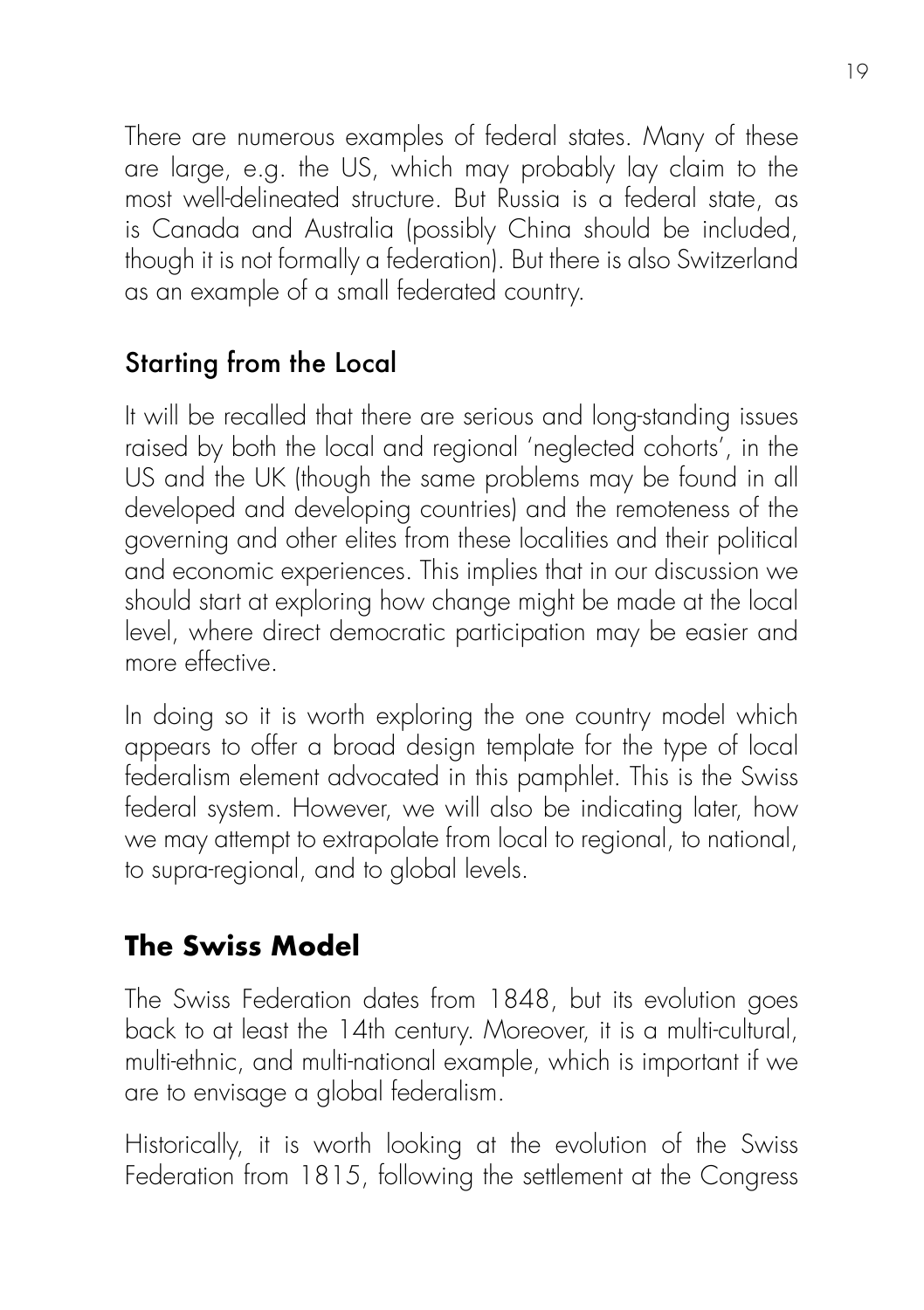of Vienna, after the fall of Napoleon. The Swiss cantons regained their sovereignty and, via the Federal Treaty of 7 August, 1815, re-established a confederation among themselves.

It is interesting to note, in respect of ethnicity, that even as a confederation it was accepted that though the individual cantons were not strictly sovereign states they were also not nation-states. Each individual member of the cantons was Swiss by nationality. The parallel here would be with the Scots, Welsh, Irish, and Cornish to whom is ascribed British as their legal nationality, whatever their ethnic identification.

The confederation did set an external trade tariff, and, as with the EU now, this funded the confederation, aside from ad hoc contributions from the cantons. There was also a common defence alliance against external threats. Otherwise cantons were autonomous and citizenship, despite common nationality, was confined to the individual cantons.

The confederation persisted until 1847/48 when, after considerable disputation and a short civil war, a new federal constitution was agreed in 1848. The new order is described in Church and Dardinelli (2005):

"The 1848 Constitution set up an elaborated set of federal institutions – partially modelled on the US system – with a bi-cameral Federal Assembly, a seven-member executive called the Federal Council and a Federal Tribunal. The Federal Assembly was made up of a directly elected lower chamber (the National Council) and an upper chamber of cantonal representatives (the Council of States) in which each canton was represented by two members, irrespective of its population.

Each chamber had exactly the same power, thus giving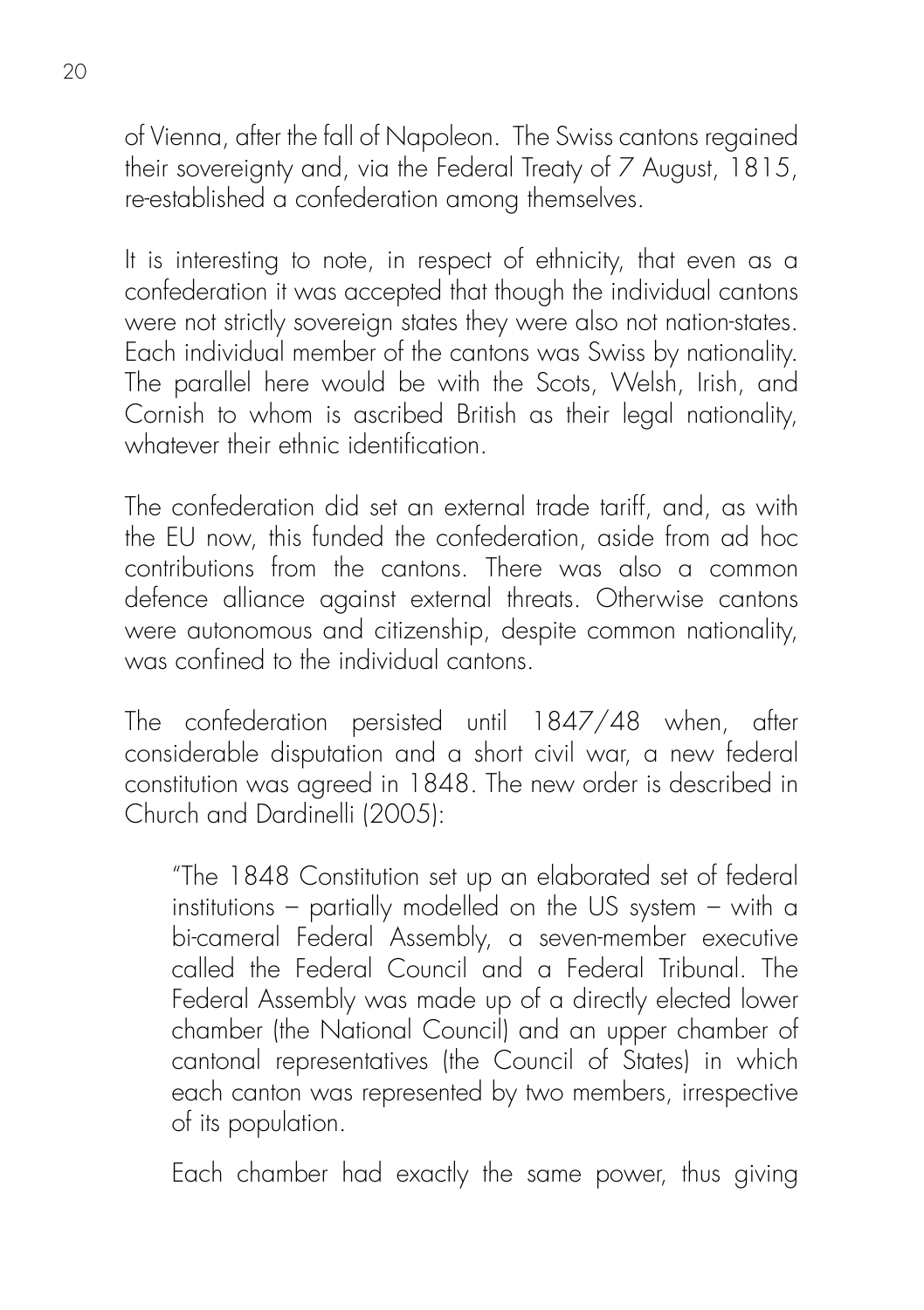cantons strong influence in federal decision-making. Even more importantly, from the cantons' point of view, was the fact that the granting of new policy-making competences to the federal level would only be possible on the basis of a constitutional revision, which was made dependent on an endorsement in a referendum by a majority of the people and of the cantons". This is still the case.

The next 50 years witnessed a slow, but inexorable centralising tendency, particularly in terms of creating a common 'economic space', but one which was both supported and constrained by the Swiss tradition of direct democracy. A single civil and penal code, but not a federal judicial system, was progressively introduced, and, following the second world war, the development of a welfare state, in common with the rest of Western Europe. Importantly, though legislation is set at a federal level, the implementation of policy is left in the hands of the cantons.

This means that of all the federal systems in the modern world the Swiss federal system is the most decentralised. (It is interesting to note that the official designation of the country is still the Swiss Confederation!) It is for this reason that we may use Switzerland as a model for the local dimension of the global federalism we are advocating.

Indeed, it is worth spending some space to explore the 'culture of federalism' in the Swiss model in addition to its workings and its evolving, living nature. Constitutional change continues to occur and the working of Swiss federalism is not simply a matter of institutional forms and formal powers.

Church and Dardinelli (op cit) express this well:

"At heart, Swiss federalism is concerned with giving as much autonomy as possible to local communities and letting the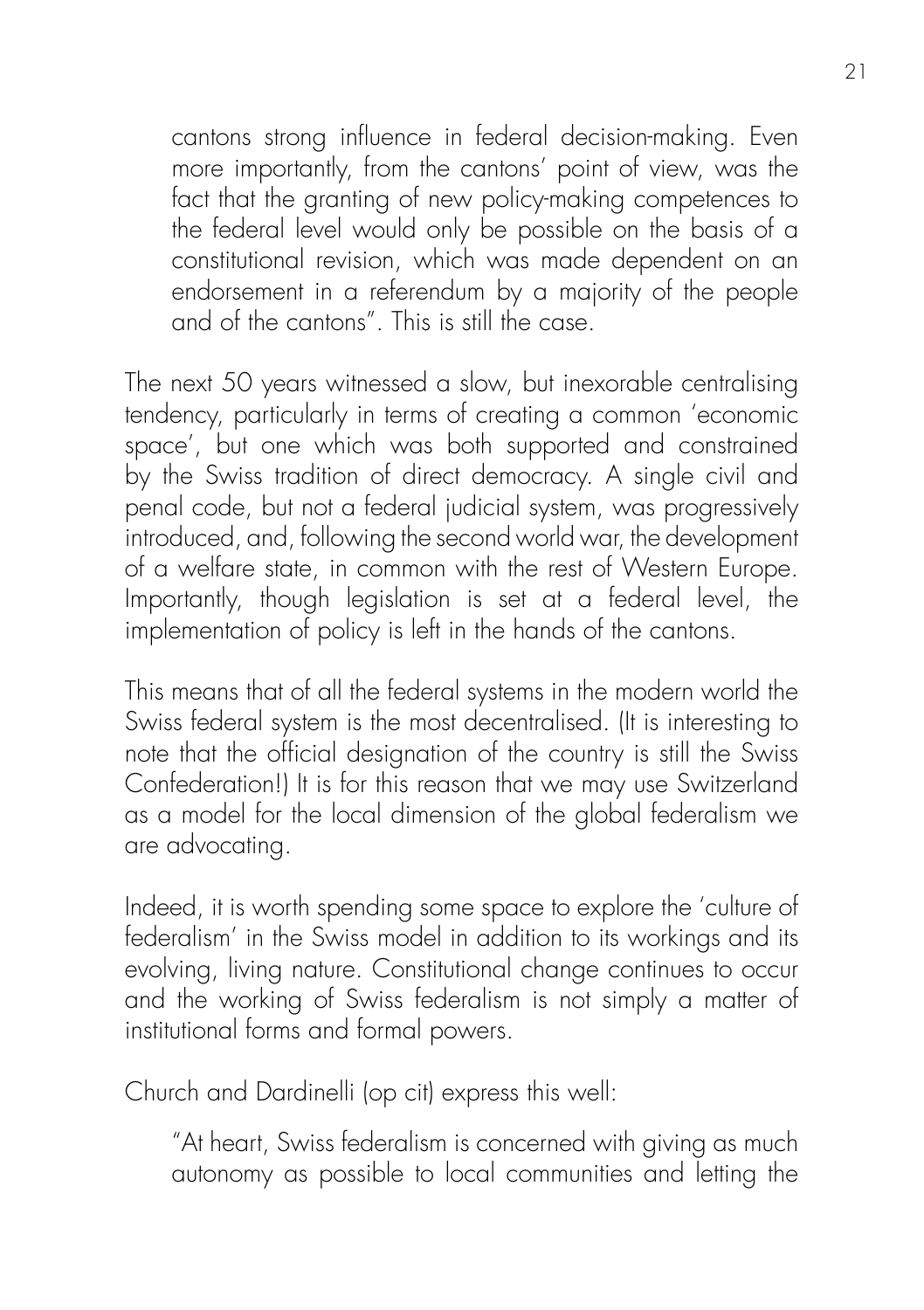differences between them coexist peacefully and harmoniously. Moreover, beyond the formal institutional arrangements, it is a way of working and thinking, shaped by history and rooted in an organic, bottom-up conception of the state. In such a context, informal institutions and procedures are as (or more) prominent than formal ones. Swiss federalism has grown into a form of cooperative federalism where there is a functional division of competences between the federation and the cantons rather than a dualistic separation: legislation largely produced centrally; implementation largely done regionally or locally."

and,

"Finally, it is important to point out that because of its depth and width in Swiss society, federalism has become a key component of Swiss national identity, which is based on 'constitutional patriotism' rather than, of course, on shared ethnicity or culture."

But the decentralisation goes beyond the cantons and includes the 'political' communes. The communes are the smallest sovereign unit within the Swiss system (they would correspond, roughly, to parish and town councils in the UK local government system; though there are more exact comparisons in Germany, France, and Italy). There are some 3000 communes which carry out a great deal of policy implementation; directly raise a significant amount of taxation to finance it, and, importantly, are the agencies granting citizenship. Citizenship is itself 'federalised'. One has first to be a citizen of the commune, which then provides citizenship of the relevant canton, which, in turn, provides Swiss citizenship. However, it is only in this respect that the communes might be said to be a lower level federal entity; otherwise they are independent. The 1999 constitution gave formal recognition to communes and requires the federal institutions, including cantons, to take them into account when formulating public policy.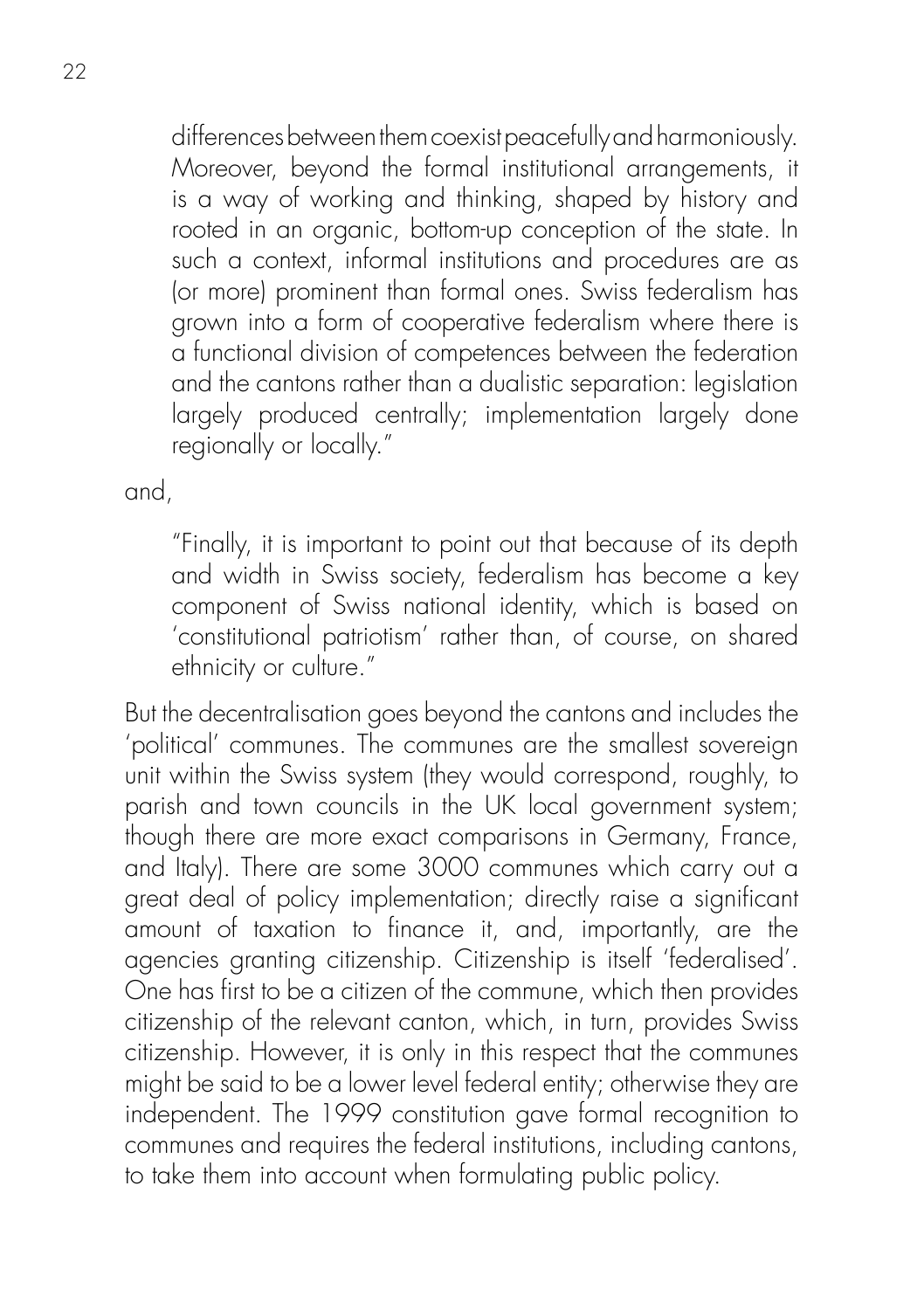The formal division of competences is set out in hierarchical form, whereby the federal constitution and laws constrain the cantons and the cantonal constitution and laws constrain the communes. However, in practice this division is less clear-cut.

The institutions of the constitution include a seven-member executive called the Federal Council and a Federal Tribunal. The Federal Assembly is made up of a directly elected lower chamber (the National Council) and an upper chamber of cantonal representatives (the Council of States) in which each canton was represented by two members, irrespective of its population. Cantons have veto power over any proposal to transfer power to federal level; all constitutional amendments must have support of the majority of cantons as well as the majority of the people. Proportional representational voting is the norm for all elections to political representative bodies.

In terms of political representation, despite the lower chamber being directly elected, the two chambers have equal power. However, there is no cantonal representation on the Federal Council. In practice, no more than one council member comes from the same canton; there should be at least two non-German speakers (Switzerland is tri-lingual: German, French, and Italian are national languages), and both Protestants and Catholics should be represented.

As far as policy-making is concerned the cantonal involvement in federal law-making is strong. They are involved in the pre-legislature phase via federal-cantonal conferences; in the formal legislative decision-making in parliament, and in post-legislative action, insofar as eight cantons can request a referendum challenge.

As we have already observed, all policy implementation (and financing) is done at cantonal level, with inter-cantonal (horizontal) cooperation (unlike the US which has a federal administration).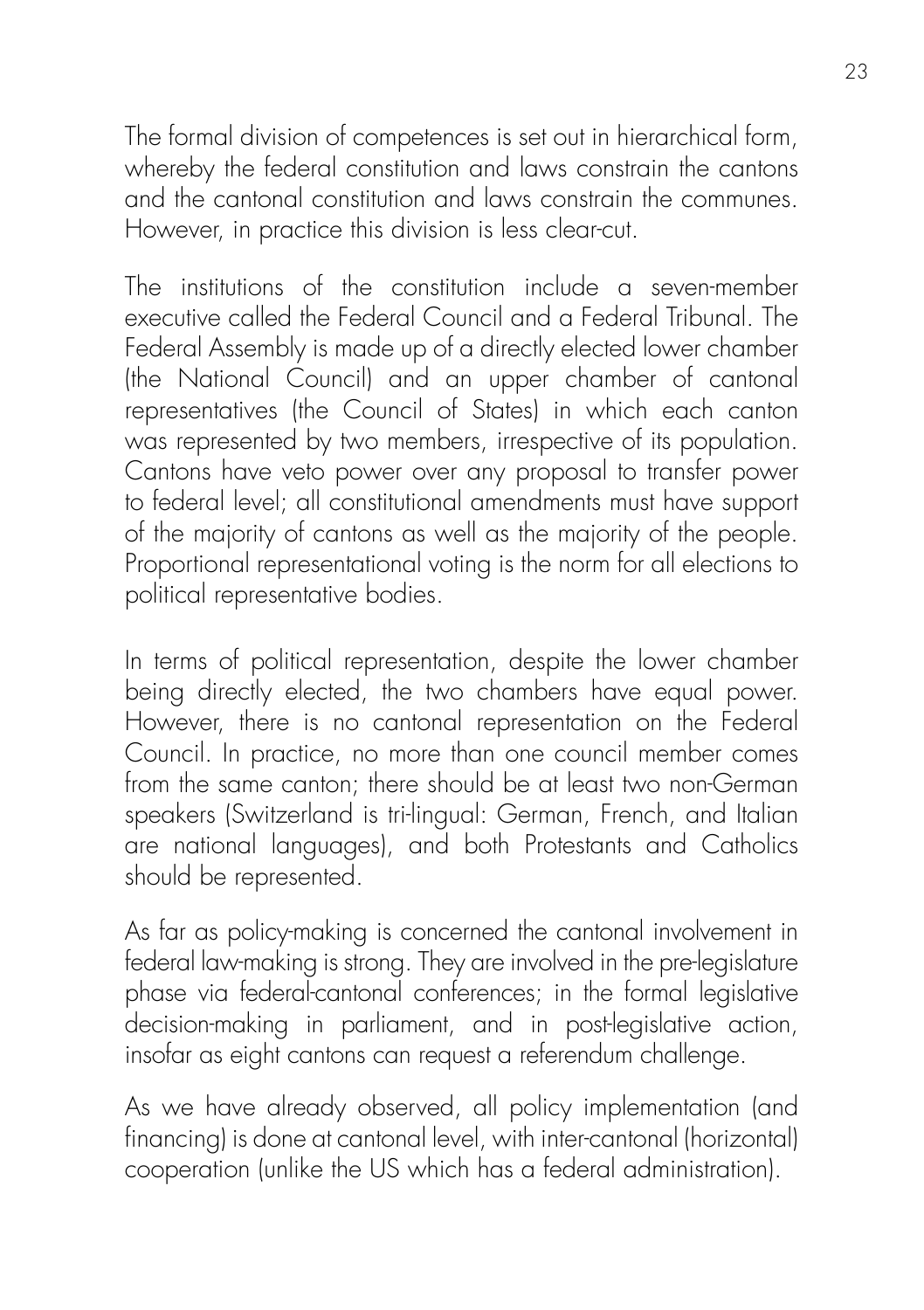The judicial administration includes a Federal Tribunal. Its role is to try to ensure uniform application of the federal system, however, this is not a constitutional court able to rule on constitutionality or otherwise. If there is any dispute then it will be the federal parliament which will adjudicate. The judicial system is left principally in the hands of the individual cantons.

The above mixture of formal, informal, and practical structures, inevitably, does not always work smoothly. (Of course no constitutional system does). The main problems appear to be:

- the disparate size of the cantons, with some being too small to be administratively efficient (the smallest has a population of 14,500). However, the habit of intercantonal cooperation appears to ease any problems.
- efficient fiscal federalism is problematic, particularly in respect of having an efficient equalisation system to remedy incipient deficits arising. There is also the problem of tax competition between cantons.
- in the modern, integrated world linguistic usage crosses cantonal boundaries and can cause problems.
- again, the modern media-interconnected world outside Switzerland puts pressure on what is more of a unique confederal system in practice; though nominally federal.
- finally, from outside Switzerland decisions may appear to be biased towards the conservative end of the political spectrum. Recent referenda on migration are an example (however they are not alone on this issue!).

Notwithstanding the above, the tradition of direct democracy, and since 1830 of referenda, provide a strong bias against centralisation. Against this possible 'disadvantage' in terms of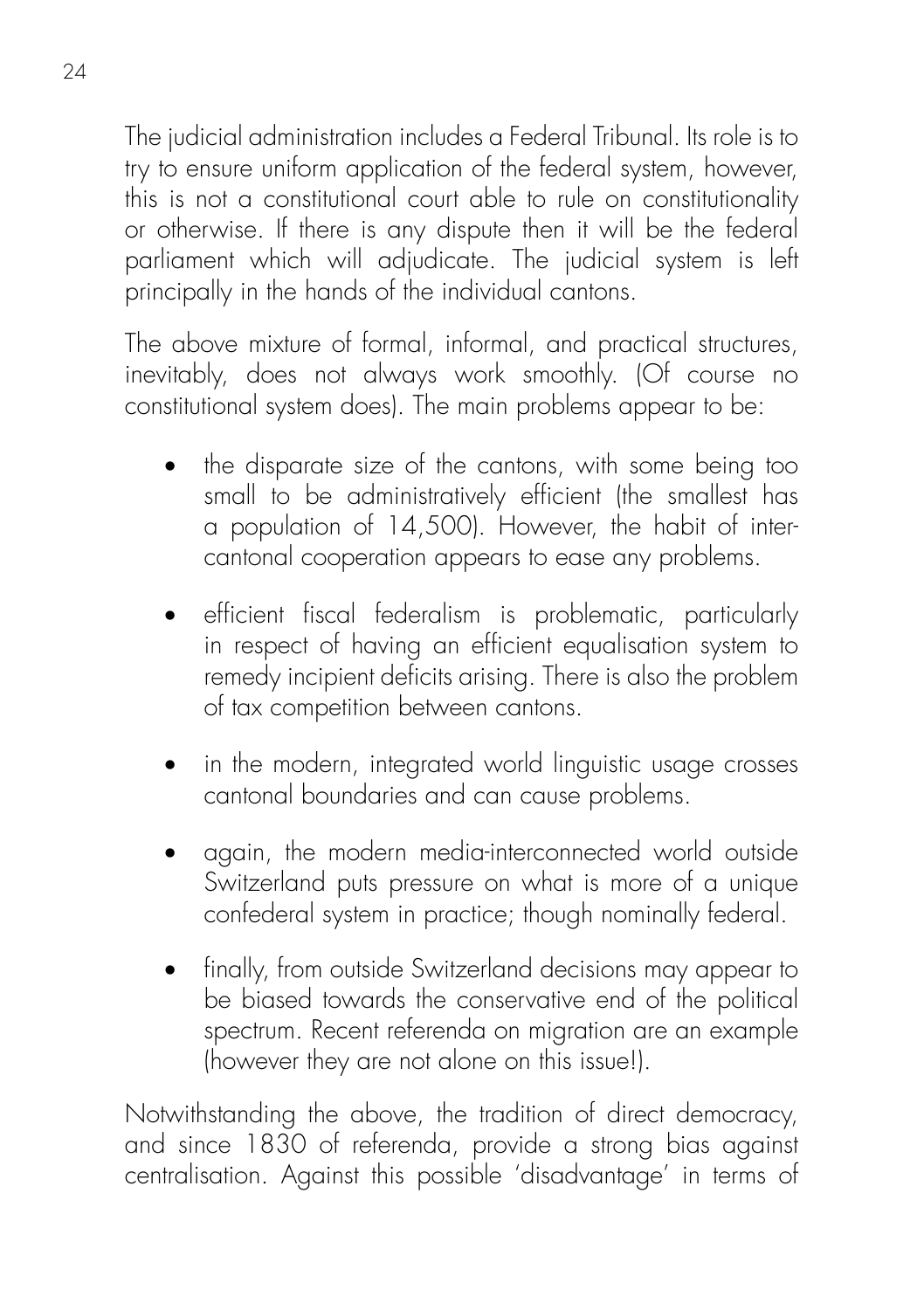administrative efficiency it makes the Swiss system very much a 'citizens' democracy'.

#### Analysis

The particular historical, cultural, and population characteristics of Switzerland inevitably mean that, though the constitutional framework provides a strong theoretical base for a local to higher level federal authority, some modifications will be necessary to design a model which is more generally suitable for adoption. However, in providing a critique of the Swiss model it will be useful to distinguish between cogent theoretical objections and those concerns which simply reflect the organic practice of the model in the Swiss setting.

There appear to be three modifications of the model which can be made without losing the essential democratic federal nature of the model, with its strong local dimension. These are:

- the need for a constitutional court, to adjudicate on conflicts between federal layers of governance
- some form of equalisation fund/procedure to ensure equitability between local sub-regions (communes) and regions (cantons)
- in larger countries there may be a requirement for a further level of governance above communes and cantons, represented by larger regions.

# **Within the Nation-State**

There are signs, in countries not hitherto recognising themselves as potential confederations, of movement towards such a position. The pressures driving reforms in these currently unitary nation-states range from regional sub-national ethnic movements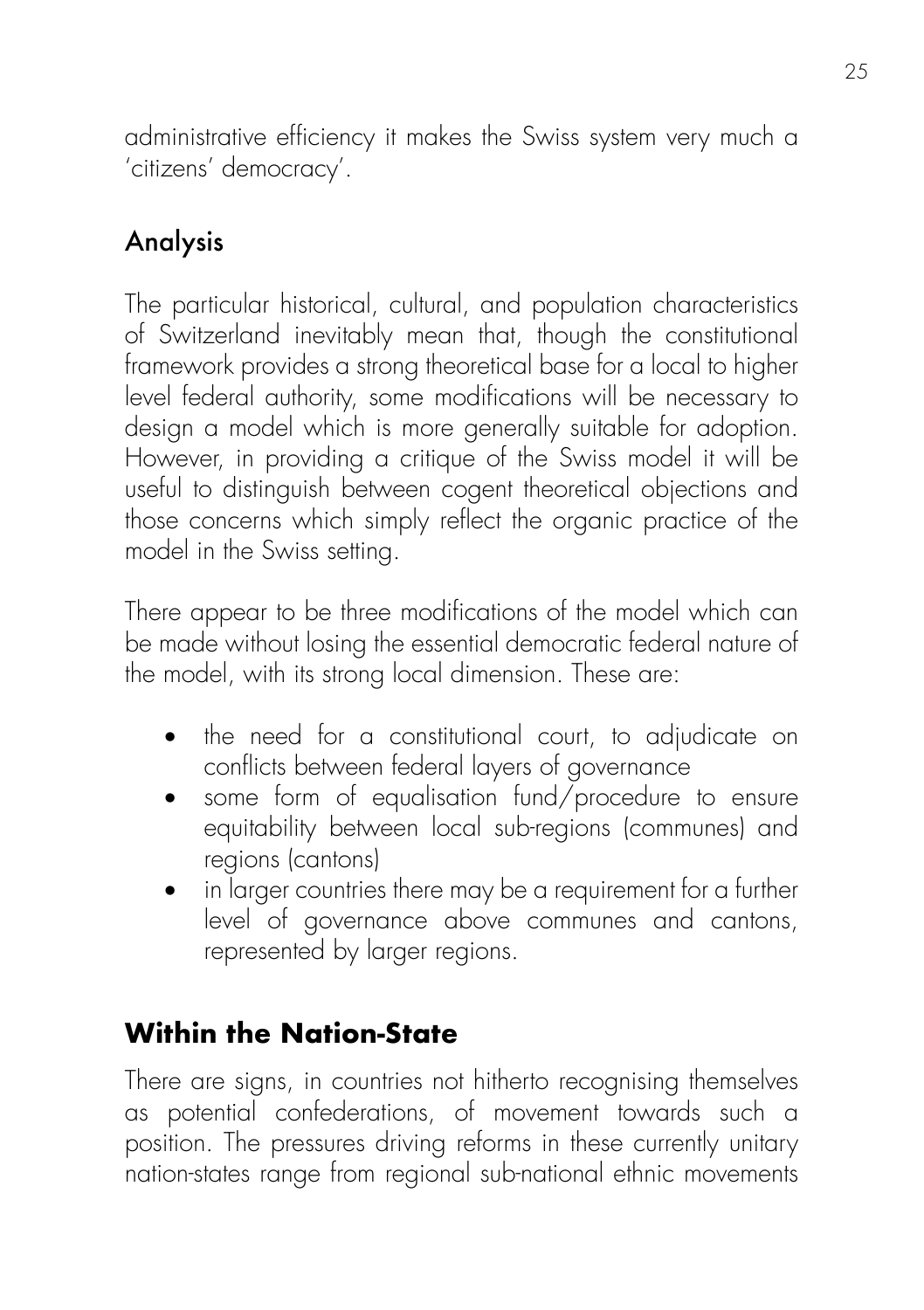to demands for greater local democratic political influence and control over marketised services and for tighter regulation of industrial corporations.

Clearly, as even the Swiss model shows, forms of representative democracy are necessary beyond the level where direct democracy is manageable. However, social and political tensions will also be present. It is interesting to note that in Scotland, where constitutional devolved governance is now 20 years old, there is resentment of the central Scottish government in areas away from Edinburgh.

In France, hitherto regarded as a highly centralised, unitary state there has been over the past 30/40 years a growing regionalisation of power; moving away from the concentration of authority in the national institutions based in Paris.

However, the political pressures driving reform alluded to above are not only to be found in unitary states. Spain has a quasiconfederal structure with autonomous regions. The Basque region initially (and violently in the relatively past) now has considerable autonomy and the Catalan region, with a historical ethnic nationalism, is currently challenging the authority of the central Spanish state, with, so far, no agreed resolution of the political conflict.

These problems do not invalidate the federalism proposed in this pamphlet. Rather do they point to the need for decadeslong evolution of federalist solutions, adjusting to the changing political economic and cultural changes in the geographical areas concerned. Here the long, and continuing, evolution of the Swiss model provides relevant lessons.

More widely the positions of China and Russia are interesting in respect of federalism.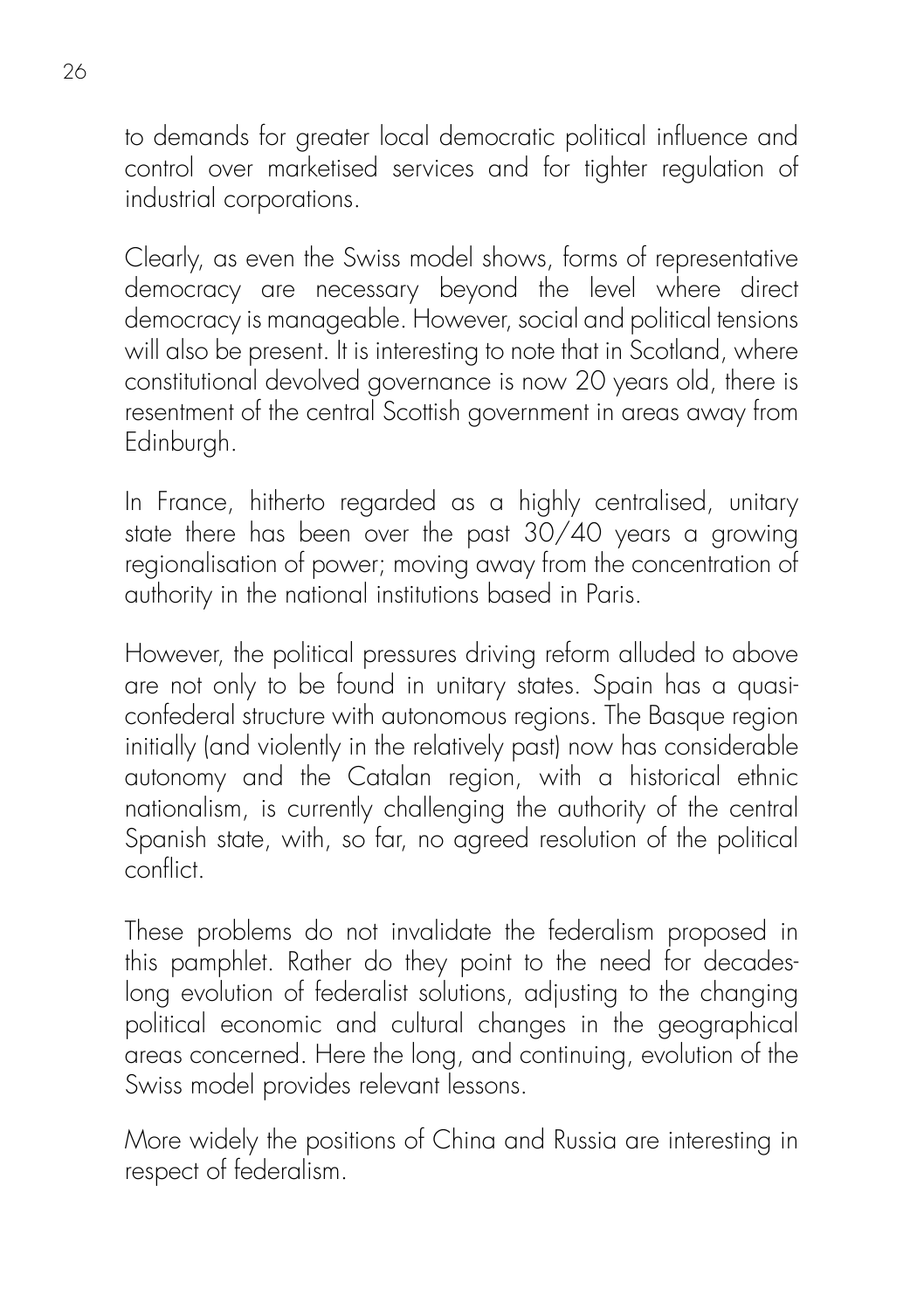Despite the tendency to view China as a monolithic centralised governance structure this is misleading. Constitutionally, Chinas is a unitary state. However, in economic terms there has been a considerable devolution of powers to the thirty-one regions, four of which are municipalities, five ethnic minority regions, and the twenty-two remaining are provinces. The centralisation of control by the Communist party has historical antecedents in the Han dynasties. A rapid political shift to a formal federal structure appears unlikely, but the current informal confederalism may well develop politically over time, even if it will be a slow process.

Russia, is constitutionally a federal state. This structure was inherited from its position as the largest of the republics of the former USSR. The 21 republics have varying degrees of autonomy, particularly economic autonomy. Politically the republics originally elected their governors, but President Putin changed this system to one where the governors are appointed centrally. Putin also introduced a 'super-republic' layer of seven federal districts. This has meant a retreat from the previous federal structure to one providing more central control from Moscow.

#### **Beyond the Nation-State**

If we recommend the Swiss model, or variants of the model as suggested above, for current unitary nation-states the next task is to explore how we can go beyond nation-states and up to global level. It would of course be possible to have a global governance structure involving all current nation-states which are members of the UN, of which there are just over 230. Even if we excluded all UN countries with populations below 5 million, there would still be just over 120 countries.

The problem of country size is of considerable importance at this global level. The majority of UN agencies and regulatory bodies have procedures involving weighted voting by population or other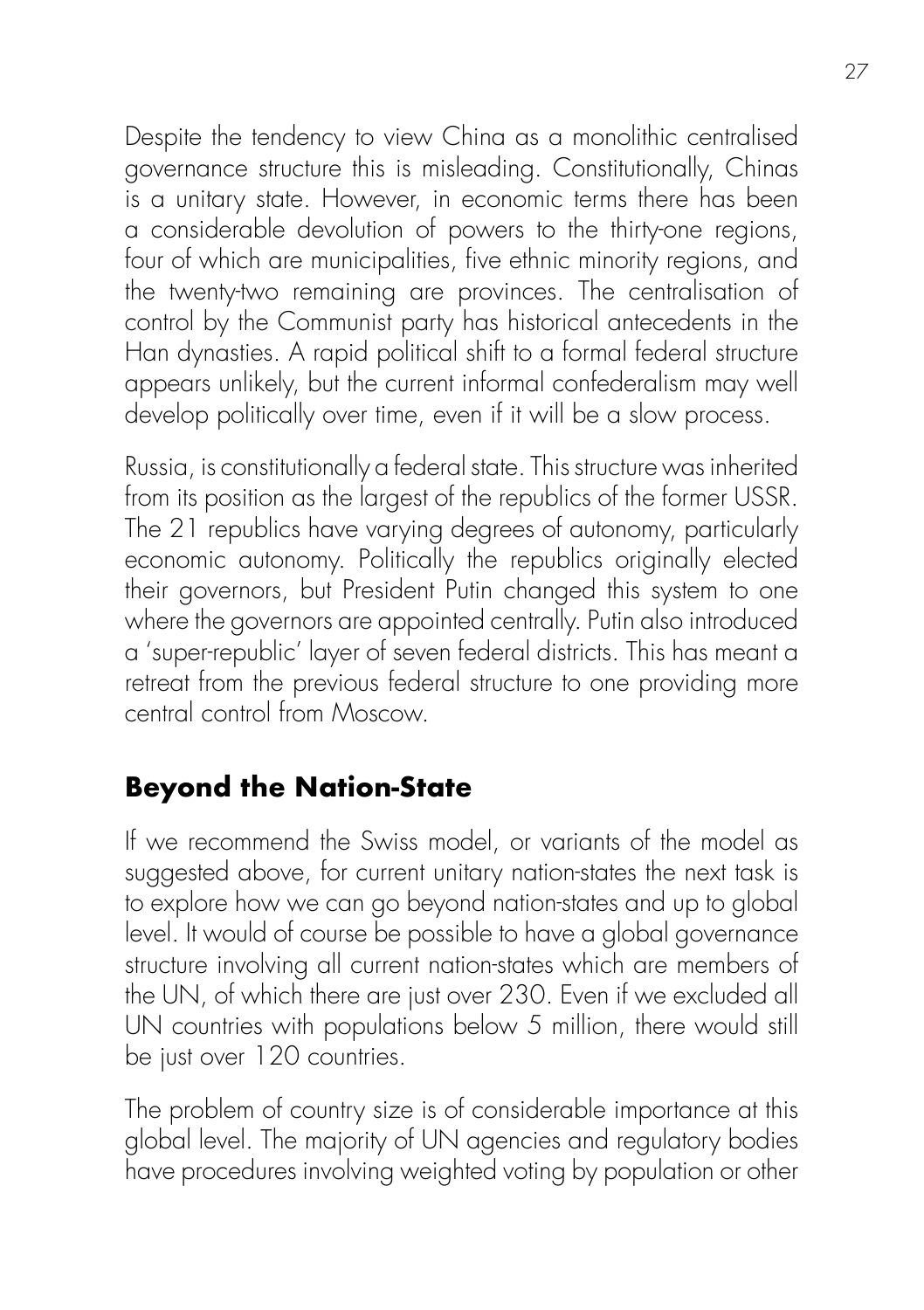criteria. Indeed the UN itself has the Security Council with five permanent members and ten other members elected for a term of two years. Moreover, each of the five permanent members have the right of veto over substantive decisions.

The ability to convert the UN directly into a global governance organisation appears, therefore, not only politically infeasible for the foreseeable future, but also impracticable. Instead, what is proposed here is an alternative path, which will adhere to a federal structure, moving gradually through local, sub-regional, regional, national, supra-regional, and, ultimately to global.

We will discuss the political feasibility of such a development path in the next section, but it will be useful here to sketch out a theoretical model. Having already explored federalism within the nation-state we turn to supra-regions.

#### **Supra-regional Groupings**

The EU is the most developed model of supra-regional confederalism. Despite its obvious flaws and its problems achieving the original (i.e. Spinelli's conception) federal structure - its untidy mixture of inter-governmental, confederal, and federal structures and decision-making processes – it still represents a considerable triumph of economic, political, social, and cultural cooperation between a considerable number of European nationstates, large and small.

As yet it has not formally been emulated elsewhere. Nonetheless there are examples of a number of groupings of countries in alliances and confederations, economic and political, across the world indicating the growing political desirability and increasing economic and monetary necessity of regional integration in the modern, globalising world.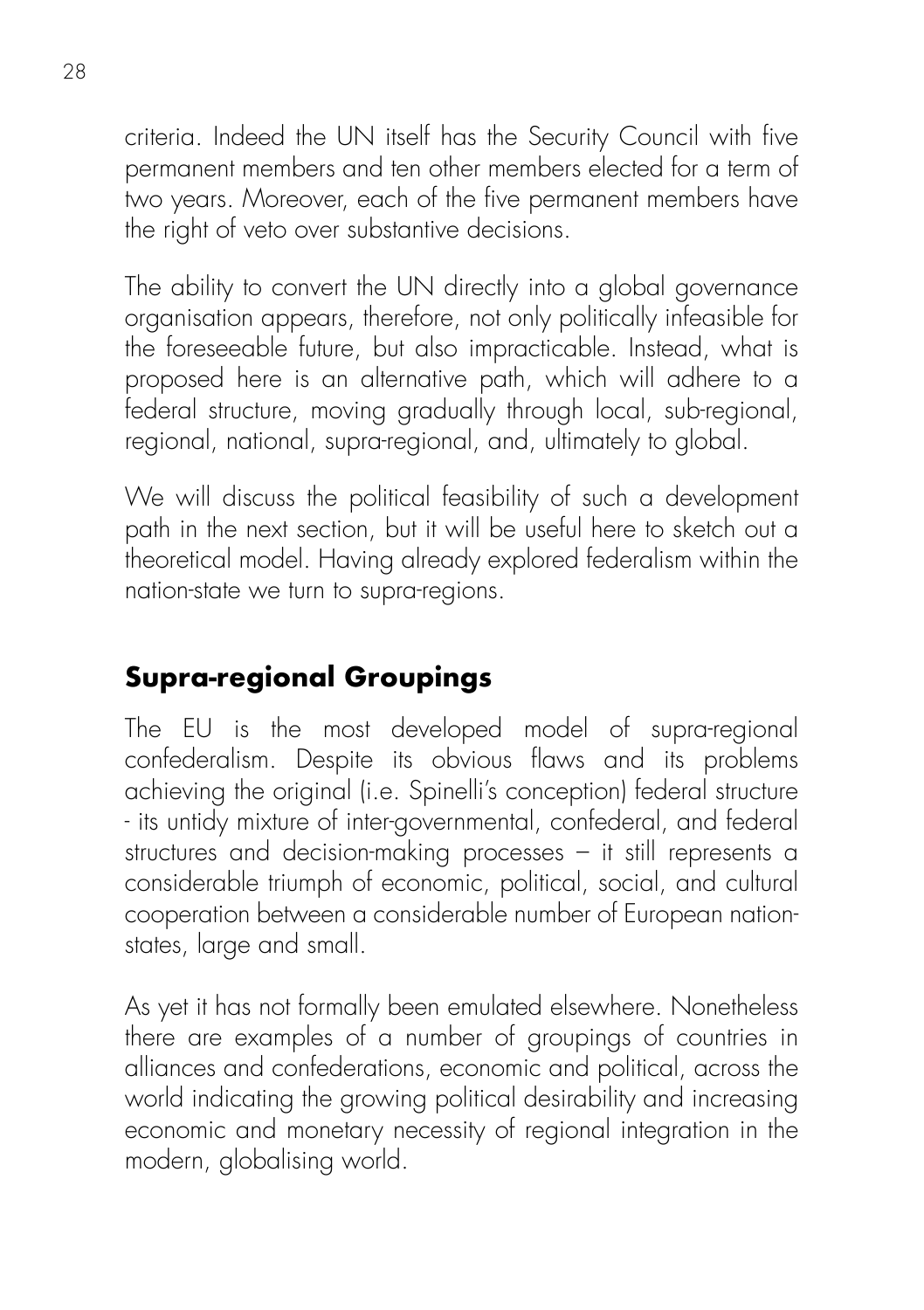This gradual coalescence of nation-states sharing sovereignty, in the political sense even if not in purely constitutional terms, is indicative of a potential for a confederal/federal layer of governance between the individual nation-states and the global level. This development is likely to remain a slowly maturing organic process, but will be influenced, as we will suggest in the next section, by geo-political forces and influences, e.g. global warming and climate change.

Examples of collaboration may be seen in South and Central America, in East Asia, in Southern and Eastern Africa. Moreover, there are two mega/continental states (China and India), with populations of well over a billion, which should probably be regarded as confederations, however they define themselves. Similarly, there are 11 other large countries with populations above 100 million, headed by the US at 322 million, itself a federation.

Given the distribution of the supra-regional groupings of these 'mega' states, geo-political forces are likely to drive greater cooperation and formal collaborations. Eventually, over the next 50 years or so, these nation-states, large and small, will coalesce into confederal structures, with a layer of governance over the nation-state governance structure, similar to the current EU structure.

This development will provide the opportunity for establishing the necessary intermediate confederal/federal structures leading towards the establishment of a final confederal level of global governance. This movement will be gradual, as historically it has been in the case of Switzerland on the one hand and the EU on the other. The path will be from a loose confederation, with still competing nationalisms, to a tighter confederation, which in the fullness of time may become a federation.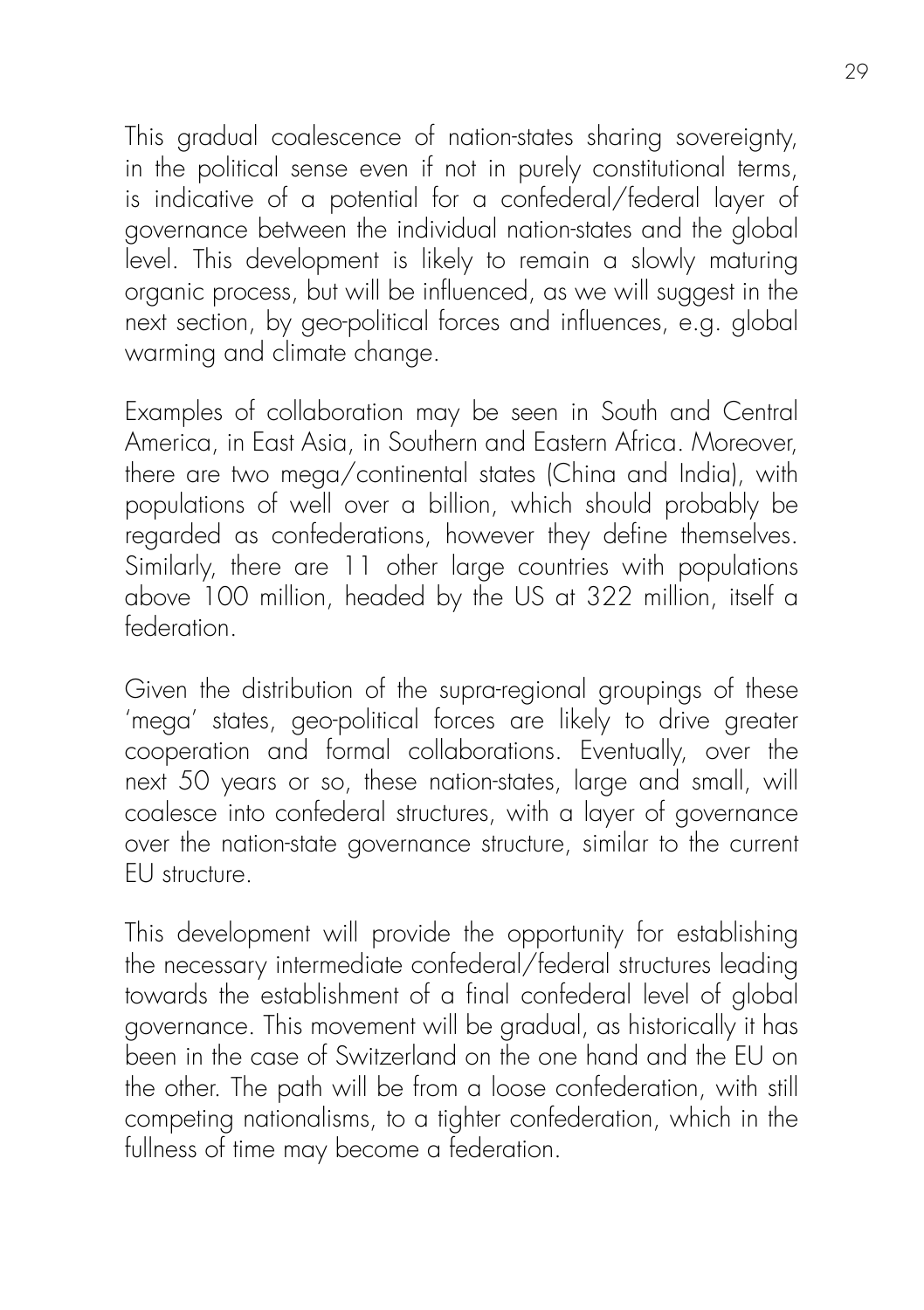Theoretically, this development of emerging structures is both attractive and not altogether unlikely. The path dependency may alter the timing and conjunction of events, but should not ultimately challenge it. The issue is not whether, but how long it will take for the already emerging intermediate groupings to recognise the need for a greater degree of formalisation in their governance structures.

# **Part 3: A Developmental Path**

#### **Practical Considerations**

#### Geo-political considerations

In the last section we set out the theoretical case for a design of federalism via a schema, starting from the Swiss federal model, which can achieve a system of democratic governance running from local communities right through to global level. In so doing the aim is to provide governance structures which provide for active democratic participation at all levels from local to global, via direct and representative democracy. We should now examine the practicability of gradually moving towards this comprehensive, ideal, structure from where we are currently.

Obviously there are a very large number of variations in the current governance structures within nation-states; to some extent these will be correlated with size and linked to the cultural historical development of the countries concerned. The current geo-political role of countries and federations/confederations will also be a determinant of how far and how fast such countries are willing and likely to move towards a genuine global governance. It is worth looking briefly at three major countries to indicate the geo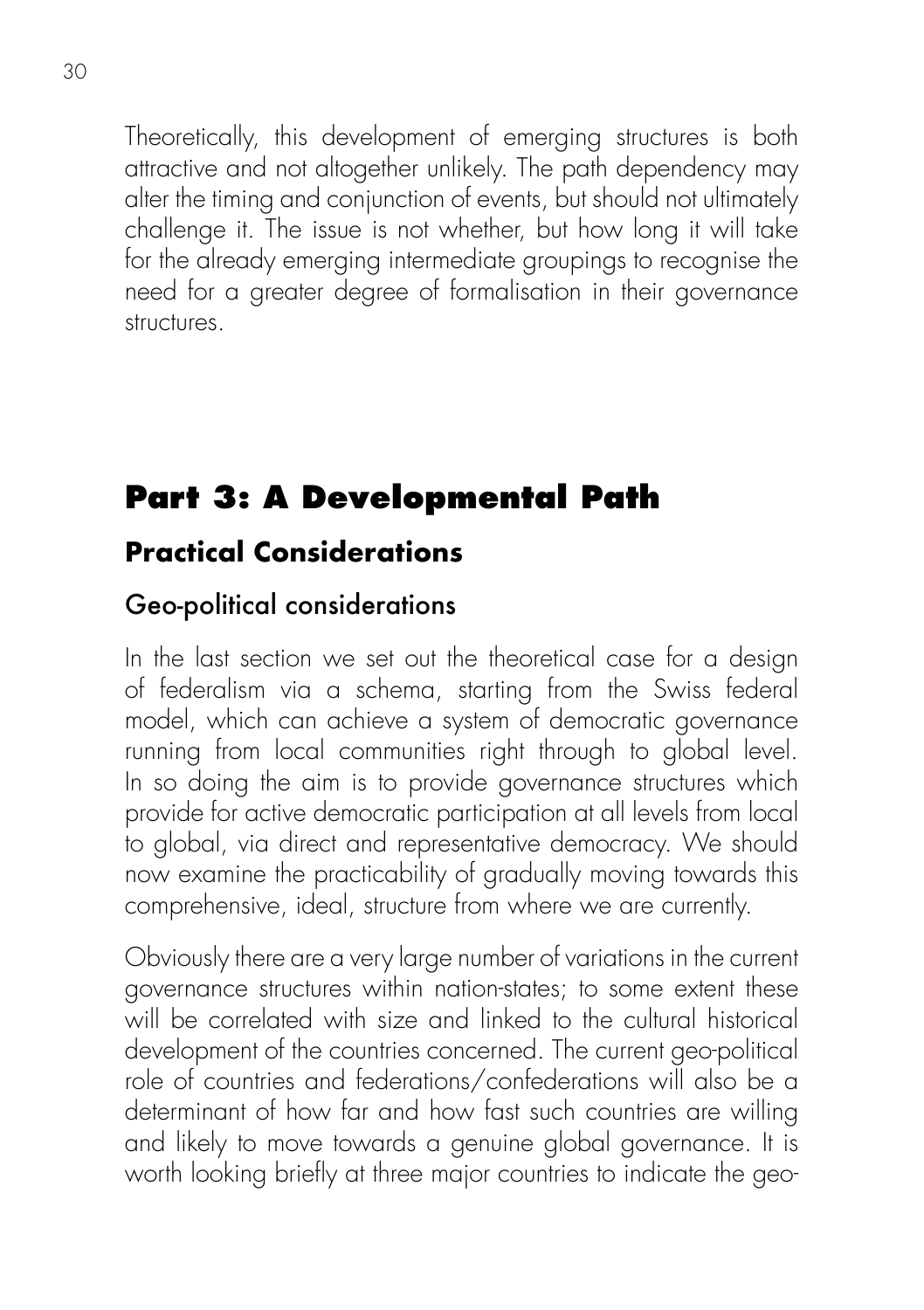political problems faced by any attempt to move in the short-term directly to global federal governance.

The problem in relation to the US - despite, or perhaps because of, its own developed federal structure - is that its perceived leading geo-political role appears to inhibit any move to share sovereignty globally, as can readily be seen in its refusal to join or even recognise the authority of the International Court of Justice. Given changing global power relations over the next decades it will be interesting to see whether the less dominant role of the US will alter this attitude.

The growing geo-economic and geo-political involvement and influence of China means that its approach to any endorsement of global federalism seems unlikely over the next few decades. Nonetheless, the development of a multi-polar world may well promote movement in this direction from China, allied to a similar appreciation by the supra-regional groupings and Russia of the benefits of the increasingly de facto confederal structure at global level, together with some federal elements.

Over the next 50 years there will also be considerable economic, technological innovation, and environmental impacts on the geopolitical situation of the world; climate change and scarce natural resource allocation issues being two such. The pressures of these issues at geo-political level are likely to promote more radical changes in political, economic, and financial governance than are currently envisaged.

However, it is not only the large geo-politically important nationstates which present problems for any development of global federalism, via the direct conversion of the United Nations. There are 193 members of the United Nations. Of these 100 have populations of below 10 million people and 71 below 5 million people. Switzerland has 8.5 million. So, initially we might exclude from global federal involvement the 71 countries below 5 million.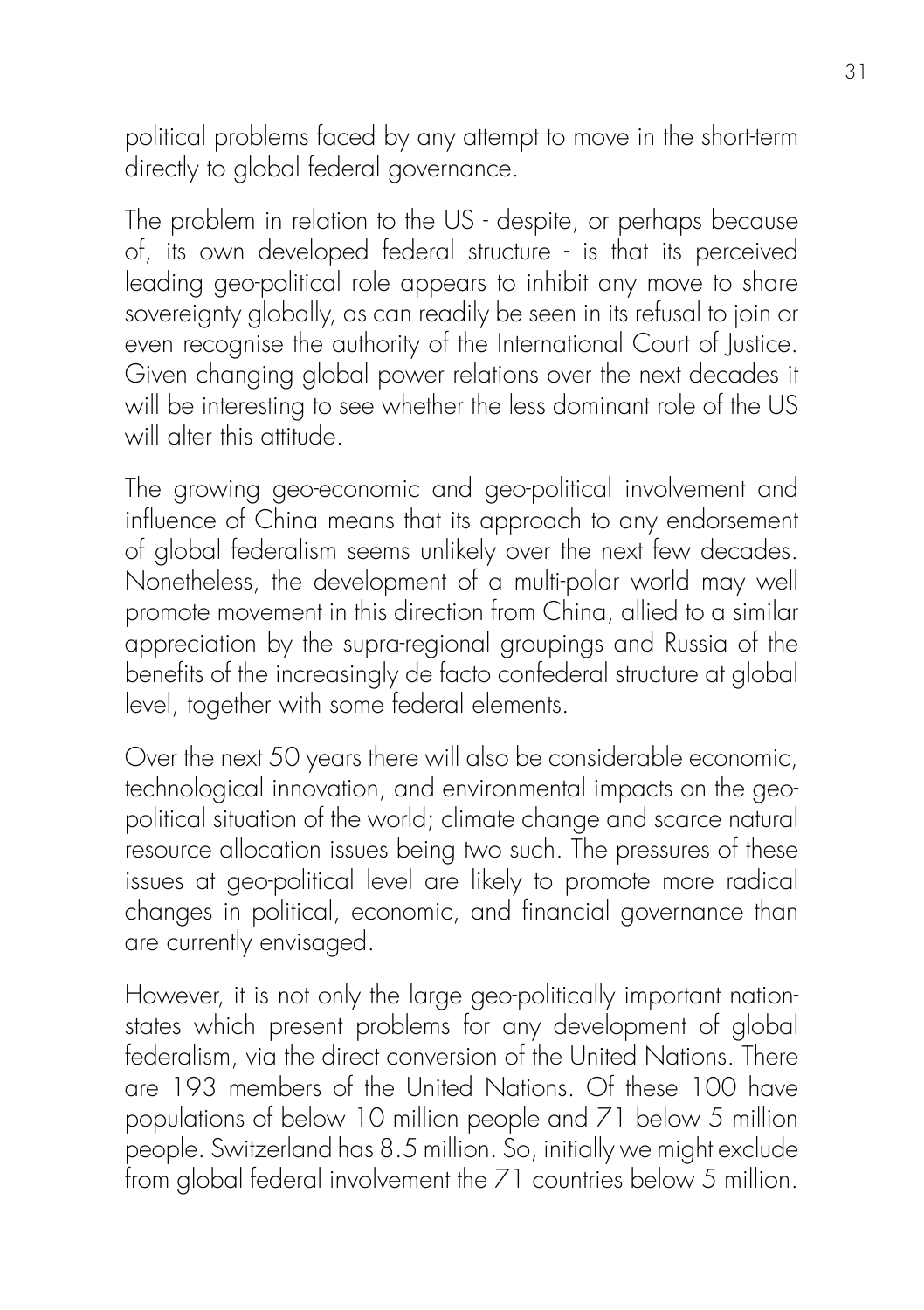These 71 smaller states could be provided with associate status to the global federation, with all the benefits, but not voting rights, except on issues which may directly impact on them.

Given the problems of a direct conversion of the UN intergovernmental structure to a global structure, what problems might there be for the gradualist approach, moving to supraregional groupings prior to achieving a global federation.

#### Supra-regional Practical Considerations

As an example we may explore how the EU as currently a supraregional confederal organisation may itself to become a full federal entity, within a global confederal/federal organisation, without which global federalism is unlikely to occur. Notwithstanding the current UK governmental commitment to leaving the EU, it may be instructive to illustrate some of the barriers to a federal EU, by first looking, briefly, at the UK.

#### **The UK (An Example of Barriers to Federalism)**

The UK is still formally a unitary state, despite the considerable constitutional devolution to the nation of Scotland, and to a lesser extent the nation of Wales and the province of Northern Ireland. It could be argued that its refusal to encompass full constitutional federalism, rather than the unbalanced, uneasy 'quasi-confederal' structure created since 1998, almost caused the break-up of the UK, with the advent of the mandatory referendum on Scottish secession from the UK

As far as England is concerned, despite some proposed early, extremely limited, moves towards a pilot regional devolution in the North-East of England, which foundered on a 'botched' referendum in that region in 2004, no progress was made until the advent in 2015 of the proposed mayoral combined authorities (MCAs).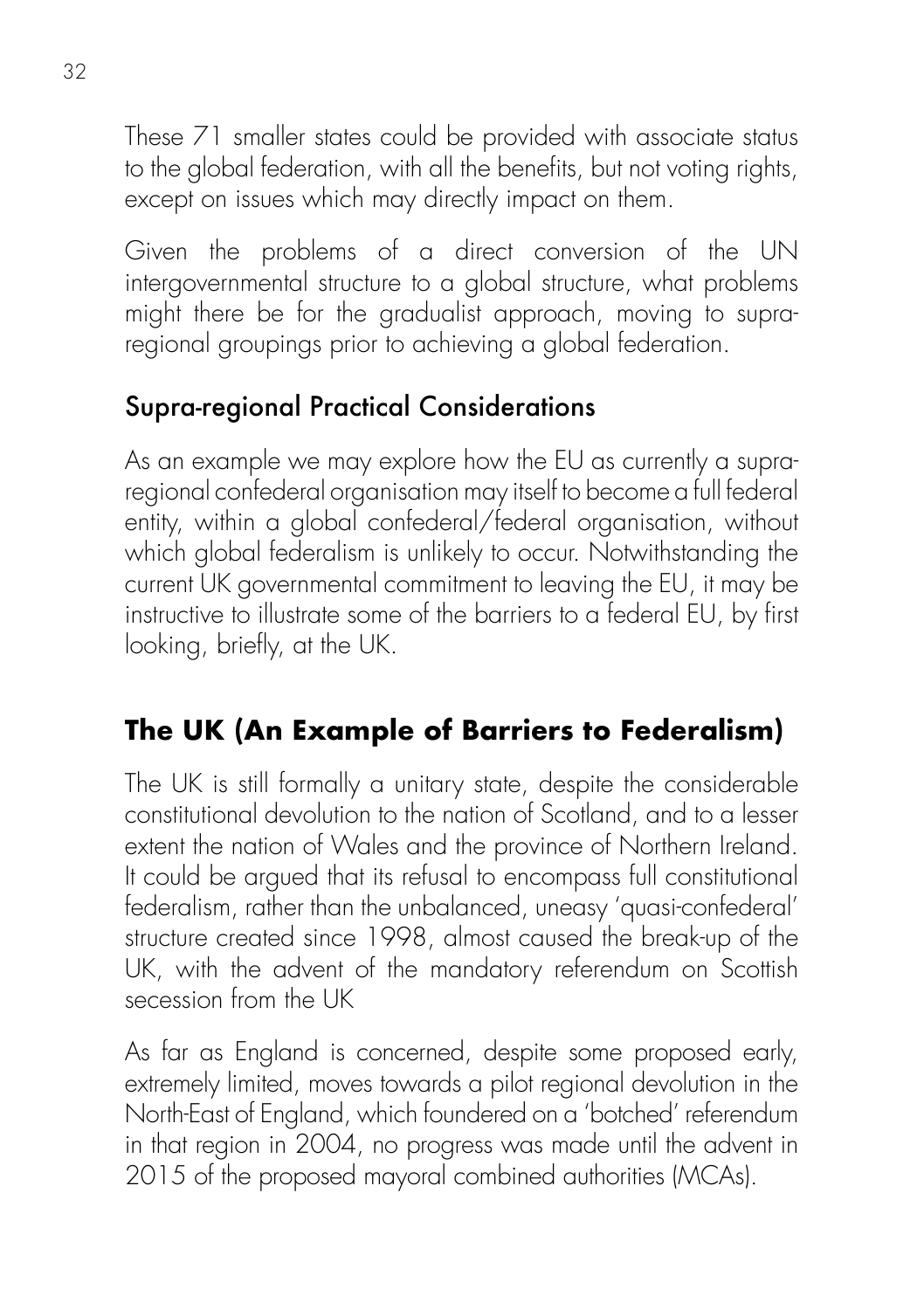The first MCA was based on Manchester, justified on the cityregion growth model, despite the flawed nature of the model and its inappropriate application in other MCAs (with the exception of Birmingham) where the cities concerned are too small to be suitable for the application of the city-region growth model (see Lloyd 2015). Moreover, the accompanying transfer of central funds to the MCAs represents 4% of the local authorities' income, without any tax-raising powers, and the imposition, as a condition of the MCAs, of a metro-mayor.

The MCA areas involved appear to have been devised, possibly deliberately, to prevent the development of constitutional regional devolution. This is not to argue that MCAs - properly funded, with appropriate fiscal powers, and genuine democratic control - could not form a devolution element, but they are not a form of constitutional regional devolution. Again I have previously set out my ideas on the issue of a constitutional regional agenda (Lloyd 2015).

Because of the larger population of the UK compared to Switzerland the size of the UK regions would be closer to the Länder in Germany, of which there are sixteen, than the many far smaller cantons in Switzerland. However, in terms of powers and democratic control the UK regions would be similar to the cantons.

But, as observed in the previous section, some aspects of the Swiss federal model may be modified to provide a necessary clearer formal constitutional, economic, and administrative system, without losing the key democratic imperative built into the Swiss model.

Thus there could be a structure in the UK running from parish/town councils, through local authorities, through constitutional regional governments and parliaments (with tax-raising powers, possibly land value taxation), through to a bicameral national parliament,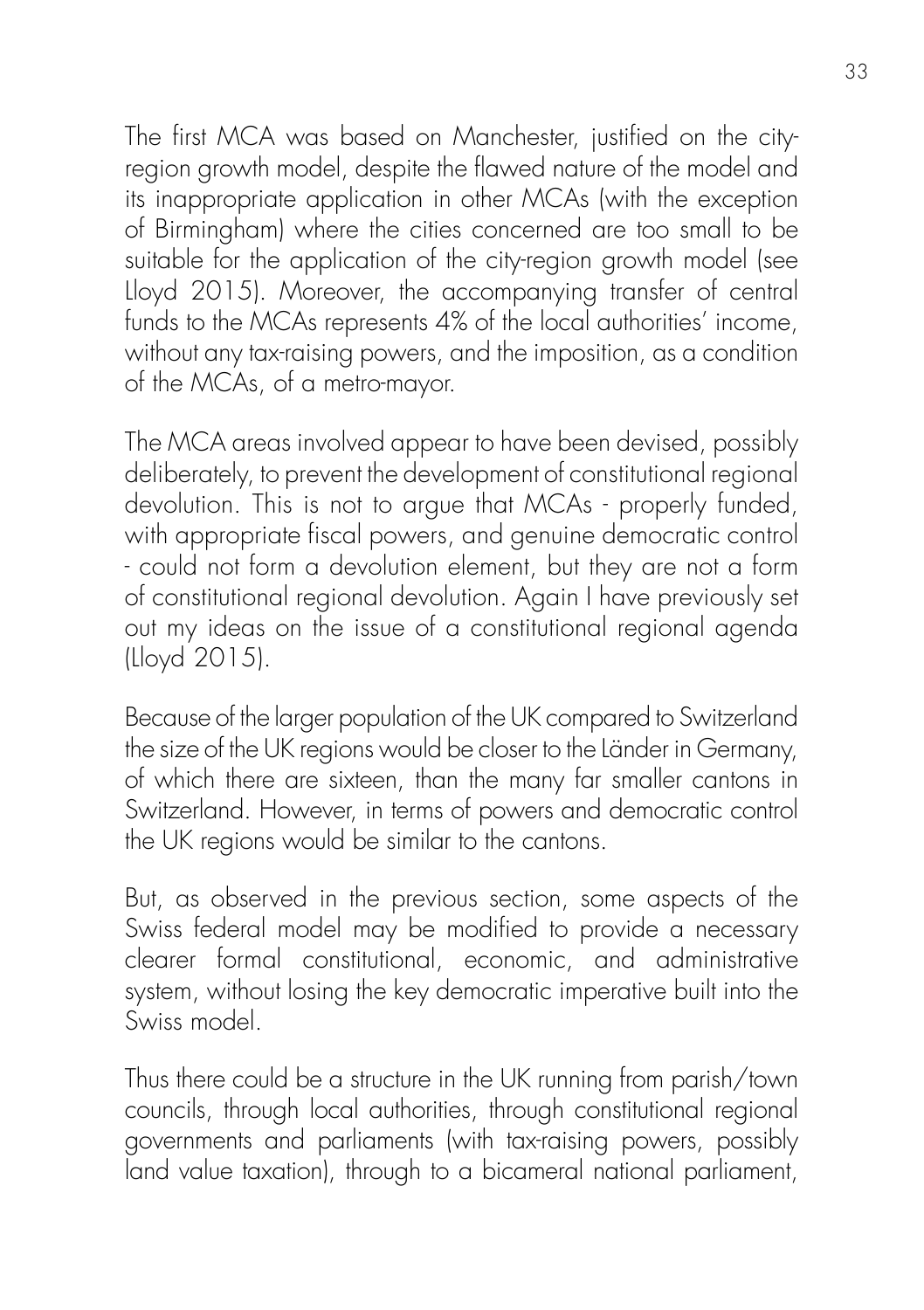with the second chamber representing the regions, and with both houses directly elected. The issue is that this existing structure needs to be formally recognised in a constitutional legal settlement.

The implications of these changes in the UK would mean an end to the overly centralised rule from Westminster and Whitehall; a fully codified written constitution; an elected bi-cameral legislature, with regions represented in the second chamber, and the carefully delineated use of referenda.

The advent of such constitutional legal change, including a codified written constitution, would help with popular political understanding in the UK of federal/confederal structures and functioning, and move the UK closer to the federal and confederal constitutions of other European countries, and of the EU itself. One might speculate earlier use of this development path might have led to a greater political understanding and media presentation of the EU in the UK.

#### **The EU and its Future Development**

The EU, as remarked earlier, was born out of a federal initiative, but its enlargement since the advent of the UK, Denmark, and Ireland joining in 1973, and latterly a shift against federalism, has created barriers to developing the original conception. These problems started with the difficulties of formulating and agreeing the Lisbon Treaty, signed in 2007, and with increasing popular resistance to further integration over the past 10 years. If the world is to move towards global federalism, the existence and continuing development of a confederal EU, shifting progressively towards federalism, is a key piece in the jigsaw.

A comparison with the development of the Swiss confederation during the second part of the 19th century is instructive in this regard. Church and Dardenelli identify the key dimension of change: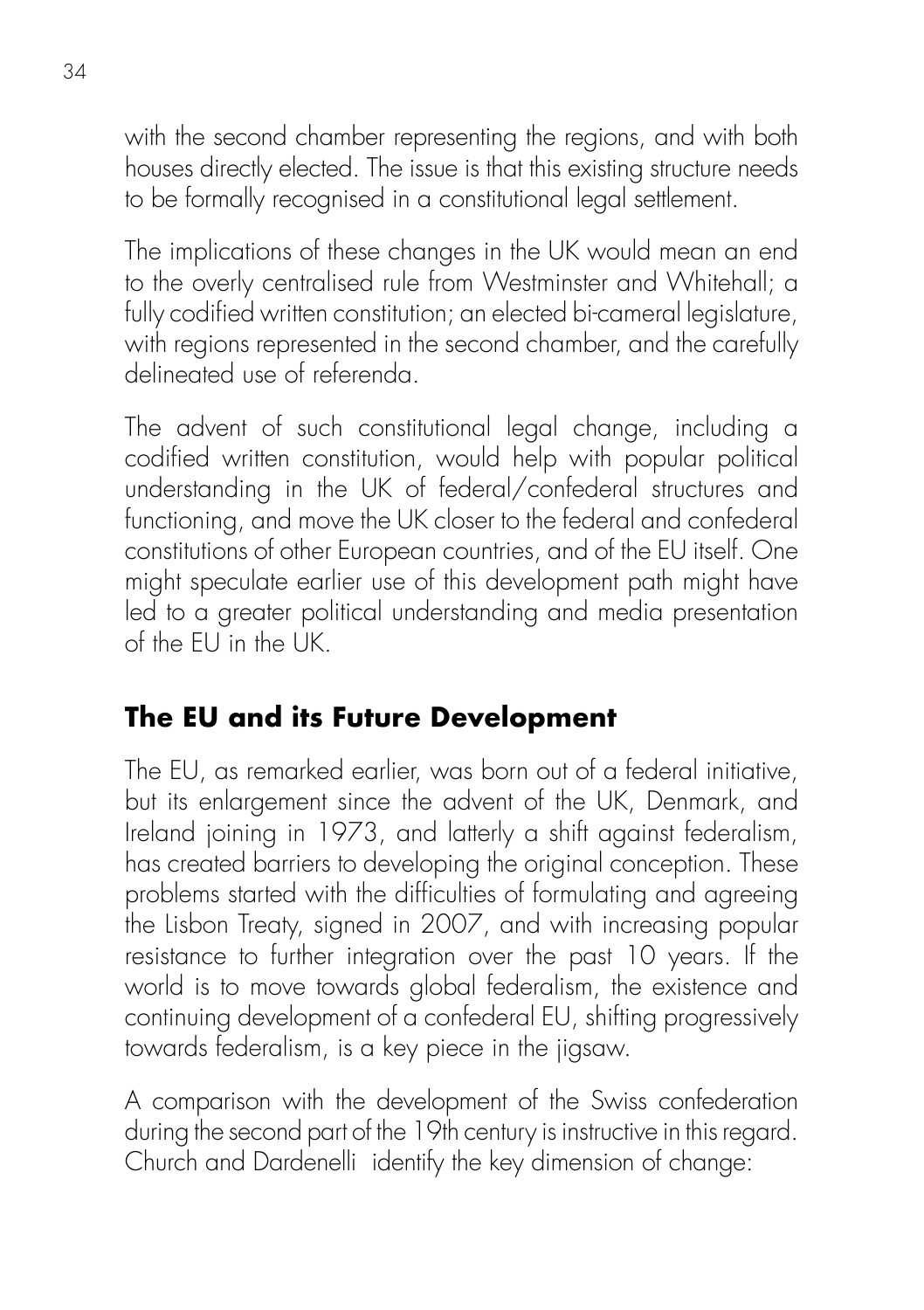"A federal state was eventually accepted only because a sense of Swiss nationhood was already there. However, once in place the federal state, in turn, embarked on official nation-building. It is difficult to ascertain the direction of causality between institution-building and collective identities – for example the Helvetic Republic failed institutionally but probably had a deep impact on identities – but it seems clear that the institutional evolution of the EU system should also be matched by identity-building or it will risk losing further legitimacy, even if it remains within the confines of a confederal order. A fortiori, of course, the emergence of a 'thicker' identification with Europe at mass public level could be the conditio sine qua non for a legitimate transformation of the EU into a federal state. So far there has been little sign of this happening."

and

"Moreover, the Swiss experience, especially between 1798 and 1848, also casts serious doubt over whether the 'constitutional patriotism' hypothesis – i.e. that identification follows institutions, rather than the other way round – can work in practice, however appealing it may sound in theory".

In fact, rather has the concentration been - following the Monnet 'functionalist' approach - on technical institutional changes, save for, importantly, the introduction of a directly elected European Parliament. To be less pessimistic, it may be that a combination of generational change and geo-political influences will engender a more definitive sense of European identity. But this will require leadership by politicians in all of the EU countries; currently few politicians are of a stature or have the commitment to do so, with a few notable exceptions.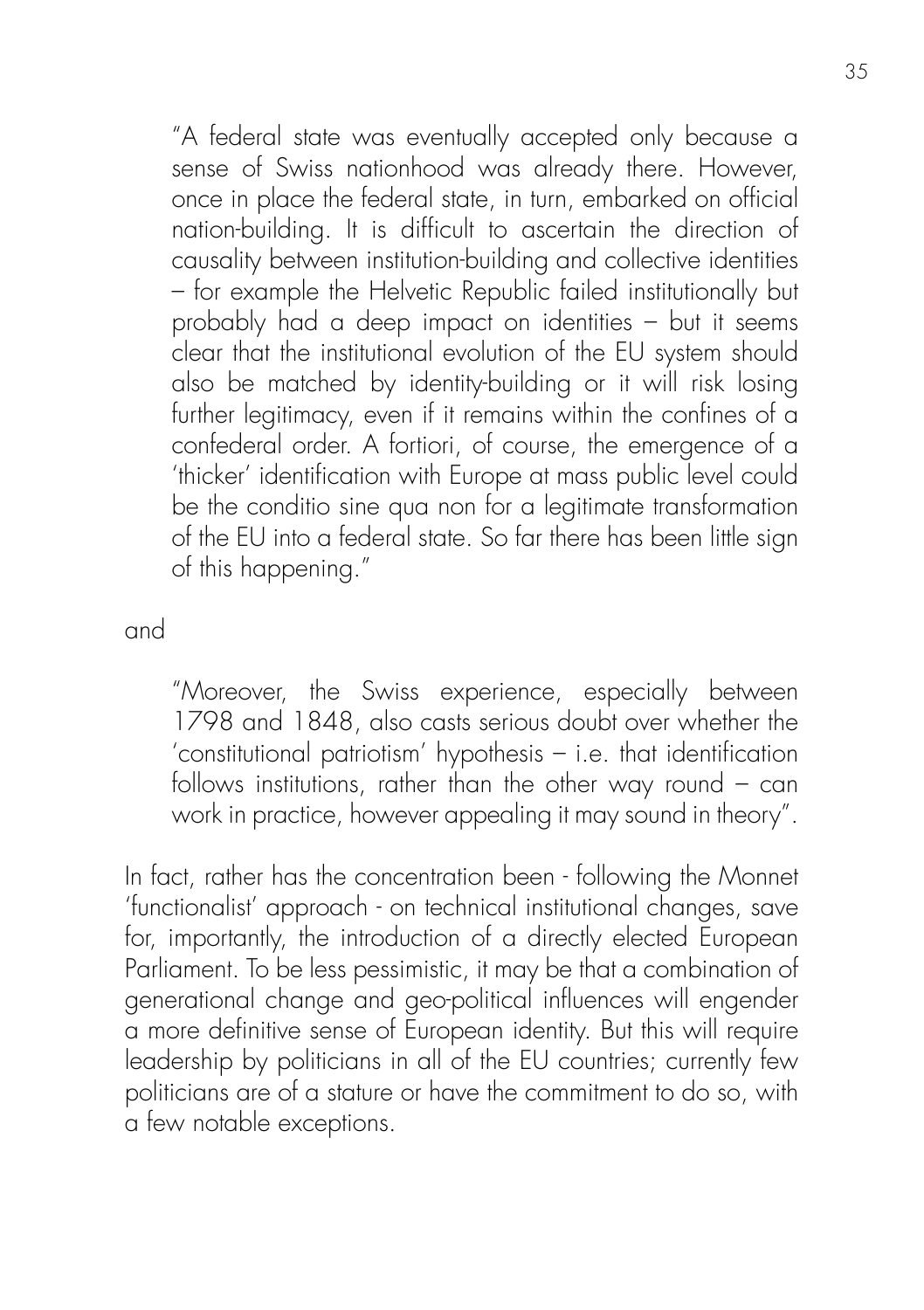Aside from geo-political influences, the problems created by a Eurozone which is both dysfunctional and undemocratic, and the need to address the causal deficiencies, may entail progress towards the introduction of new federal elements into the Eurozone operational structure. Whether this will mean the elimination of all inter-governmental areas of policy is not clear. In practice, as we have seen from the Swiss example, governance systems can tolerate a mixture of federal, confederal, and intergovernmental elements.

At some stage cumulative changes of this nature will require, at a minimum treaty amendments, and, eventually, a new treaty, following a Constitutional Convention. Given the results of the one (started in 2002) which led to the Lisbon Treaty it would be preferable to await the emergence of a wider perception of European identity before launching such a consultation. The Lisbon Treaty represented a reiteration of the status quo and a down-playing of federal elements in the treaty, even prior to its initial rejection in advisory referenda in France and the Netherlands, and one narrowly avoided in the UK. (In retrospect, it might have been preferable to have had a UK referendum on the Lisbon Treaty, rather than allowing resentment to build into a demand for the 2016 EU referendum).

Nonetheless, the very existence of the EU - together with the gradual coalescence of groupings of other countries in alliances and confederations, economic and political, across the world - the conception of 'continental states' (see Haseler, 2001) - indicates the growing political and economic necessity of supra-regional integration in the modern, globalising world.

The issue is how to achieve the final coalescence into a global governance structure. This achievement we have argued will be reliant on momentum being built up gradually from local through intermediate level in terms of federal/confederal structures, and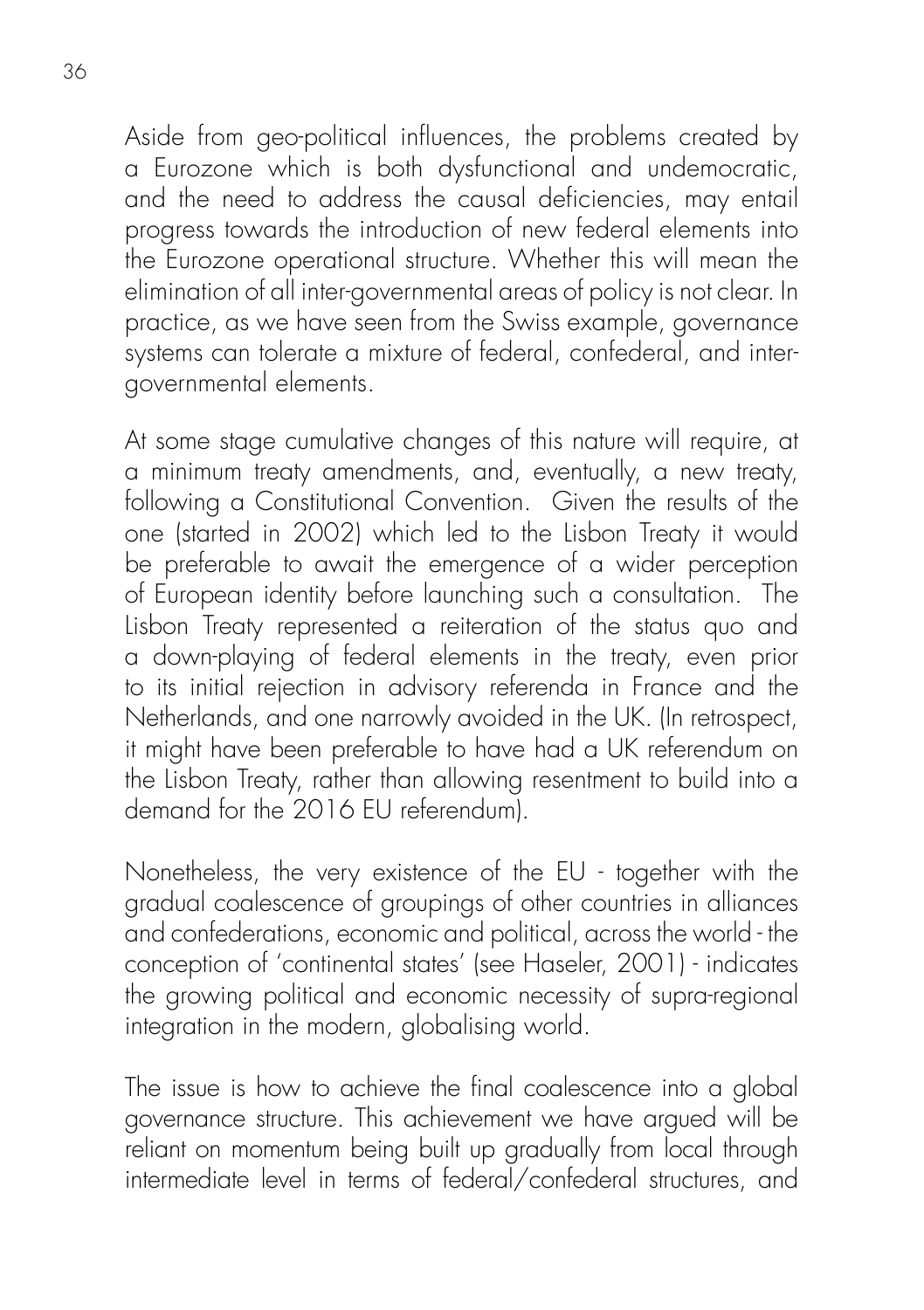the acceptance of the democratic and efficient viability of such structures. However, it should be recalled, that as the Swiss example indicates, there will be inevitable trade-offs between democracy and administrative efficiency. There is no utopian solution.

#### **The Role of the United Nations**

Of course, it may be argued that we already have a global governance system with the existence of the UN and its various agencies. This view is grossly misleading. The UN is an international/inter-governmental organisation, not a global one. It is important to recognise that international agreements and, indeed international laws, are horizontal agreements between states. Aside from moral suasion, ultimately there is no enforcement procedure to impose judgements of international law. This is not to denigrate the work done by the various UN agencies over the past 70 years, but to point to the UN reliance on an inadequate and shaky financial provision; an inability to resolve conflicts, and a 'neutered' peace-keeping facility. Ironically, there are very recent signs of the 'toughening' of the peace-keeping role. Moreover, though the Security council is often a stage for the use of blocking vetoes by the permanent members it should be noted that where the perceived national interests of the five members are not seen to be involved, e.g. in a number of African conflicts, the veto is not used.

The establishment of genuine global governance institutions and laws is unlikely to be created by a sudden conversion of the UN and its various agencies from the current inter-governmental structure to a global federal structure. Rather is it that geo-political forces leading to the formation of intermediate level groupings of nation-states are likely to lead to a more 'supra-regionalised' UN structure and operation; culminating eventually in a global confederal/federal structure.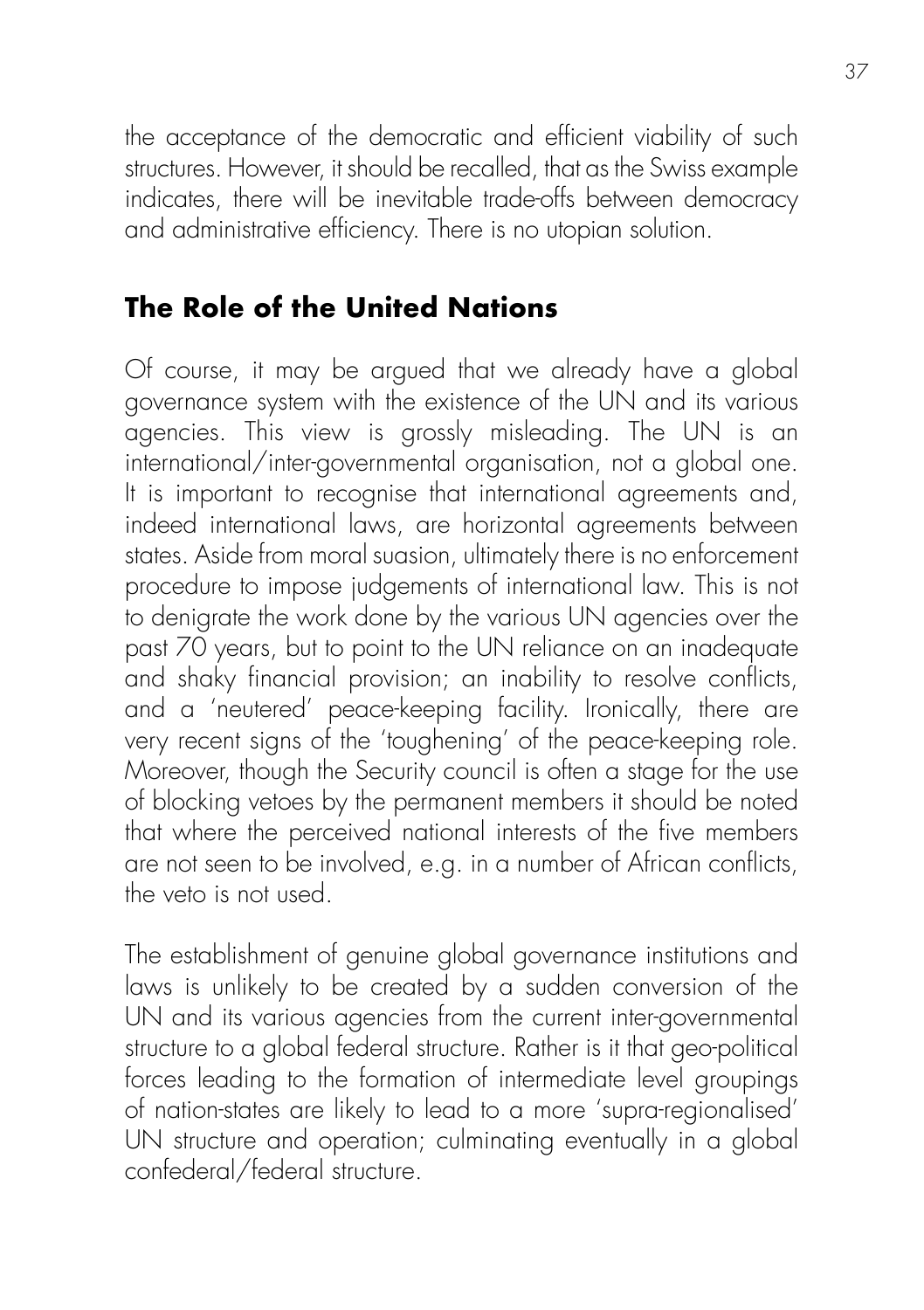# **Conclusions**

This pamphlet has argued that the growth of nationalist populism, with strong tones of xenophobia, at nation-state and at sub-nationstate level, is divisive and dangerous and is leading to stresses both within nation-states and between nation-states.

This phenomenon is driven by a number of forces.

- A large group of neglected cohorts have been left behind by the advent of globalisation and technological innovation over the past 40 years in particular. These groups have a mix of low educational attainment; inadequate job opportunities related to the impoverished skill sets they possess; have little choice but to accept precarious jobs in the so-called 'gig' economy; have low incomes and are reliant on benefits; have unhealthy life styles, and have little prospect of any upward social or economic mobility.
- This segmented society, in earlier times might have developed a class consciousness, but the development of identity politics, absorbed by the modern elites and promulgated by the media, has inhibited any organised class challenge to the plight of the neglected cohorts. This situation has been exacerbated by the collapse of trade unions associated with the older industries, now swept aside by globalisation and technological change, and the development of a market-based neo-liberal individualism.
- The plight of these increasingly large groups has been worsened by the development of modern elites who have all of the opportunities and life styles which the neglected cohorts do not and cannot possess. Moreover, these modern elites have little sense of public or civic duty and their life styles make them remote, geographically, culturally, and empathetically from the mass of the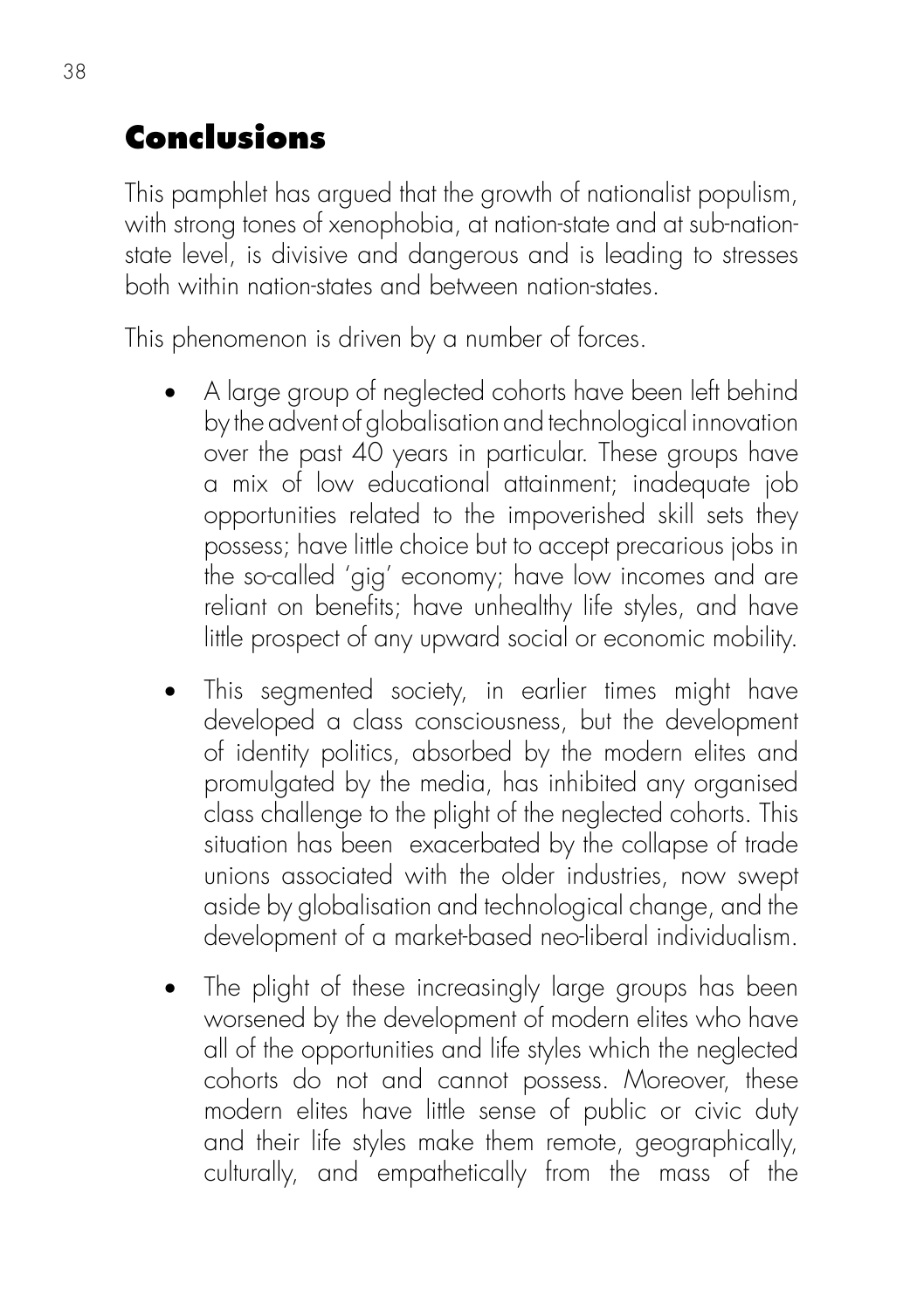population. Divided by income, wealth, and life style from most of the remainder of the populations these groups engender a populist reaction from the neglected cohorts in particular.

This situation has led to the emergence of populist politicians, mainly, but not entirely, of the right who have used nationalist populist rhetoric to intensify nationalist, including perhaps particularly, ethnic nationalism, to challenge representative democracy and persuade large numbers of voters that simplistic xenophobic solutions to the problems described are available.

The proposition advanced here is that an answer to the growth of the divisive nationalist populisms is to utilise a comprehensive federal approach, but one that starts at local level and extends to global level. The potential solution - global federalism - has been proposed for around 80 years, stimulated initially by the growth of fascism in the 1930s. It offers the promise of genuine democratic involvement, in differing forms, at all levels of governance.

At a theoretical level the local to global federal approach appears attractive. It will enable a level of almost direct democracy at local level, as is the case for instance in the smaller Swiss cantons. Indeed, the theoretical approach advocated here is based on a modified version of the Swiss model, then extrapolated through intermediate levels to the global level. It should be noted that the Swiss model also includes the use of proportional representation.

The Swiss model is not only used here as a template to avoid the three democratic dislocations identified above as causes of the resentment felt by many. It is suggested as the 'foundation' model for the structure of federalism from local to global. Moreover, the development of the Swiss Federation, from intergovernmentalism, through confederation, to federation, offers a practical evolutionary path for the world. Nonetheless, it is clear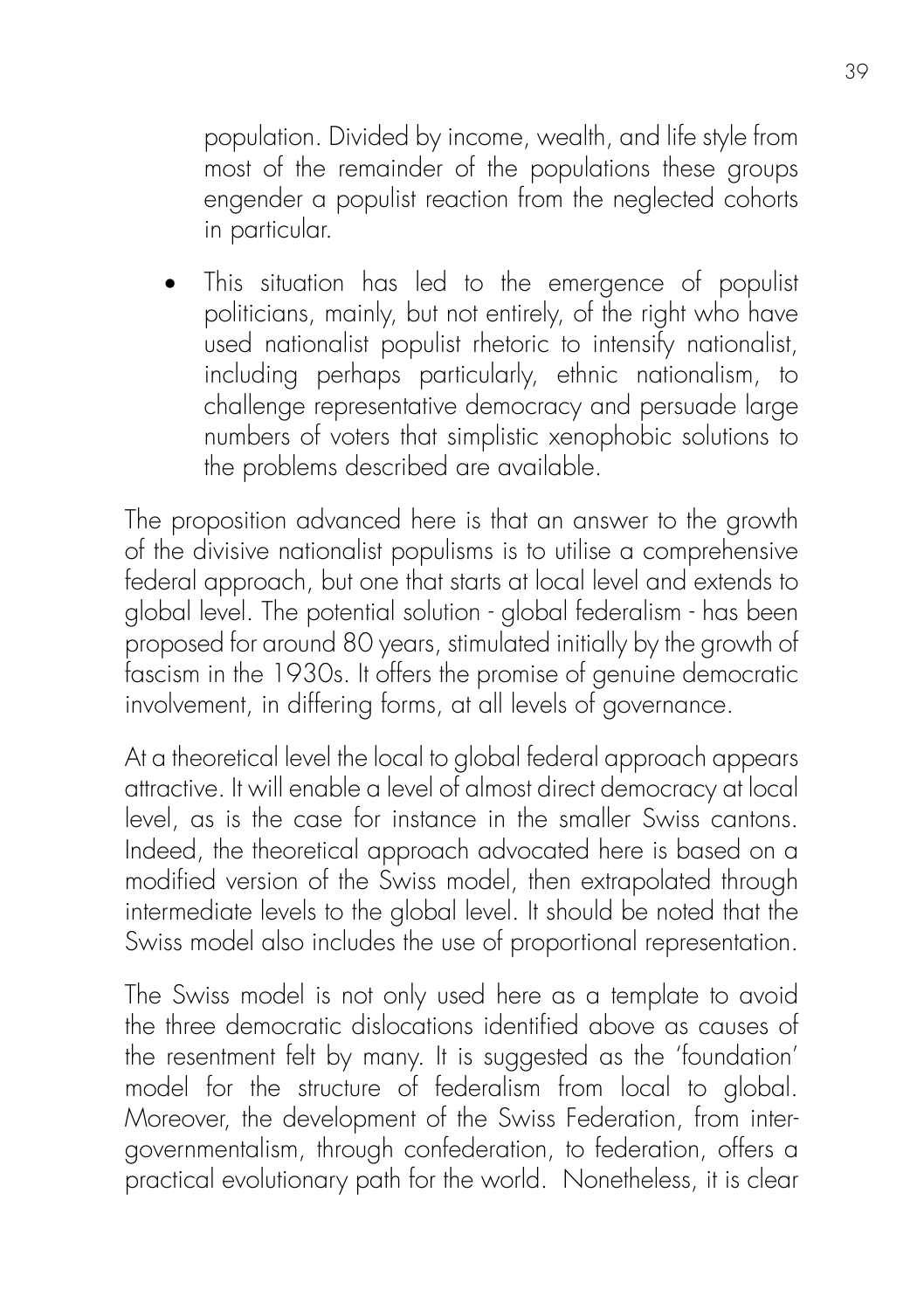that the Swiss Confederation (as it is still officially called) is a living evolving entity still. Its structure of cooperative federalism, incorporating the three level of commune, cantons and federal authority, while insisting on decentralisation of decision-making, responds to the socio-economic and political challenges of the modernist, globalising polity.

However, a word of caution needs to be entered. Constitutional structures are difficult to impose; rather do they develop culturally over decades, and indeed centuries, as with the Swiss model. Changing culture is a developmental process. But we can and do modify culturally entrenched structures by the application of reason in terms of developing new models and democratically persuading the populace of their incremental value. Even though these changes may take some time to become embedded.

Thus we may use the Swiss model as an 'ideal' system, with modifications, on which to base the development of new structures by constitutional legal procedures, particularly if we can demonstrate the superiority of the new arrangements in terms of democratic efficiency and equity. These structures will need to cover not only the global governance level, but intermediate levels running from local 'communal level' structures to the global level.

It is important also to recognise that the aim is not to create a global governance structure for its own sake, but to enable such a structured governance to constrain the economic inequities in wealth and income distribution, unmanaged technological innovation, financial structural distortions, and the negative aspects of nationalisms which give rise to the alienation and discontents to be perceived in all countries.

In this pamphlet we have argued that starting with the framework of the Swiss federal model to provide a democratic local basis for federalism, and by then extrapolating, via the proposed elaborations, from national to supra-regional and global levels,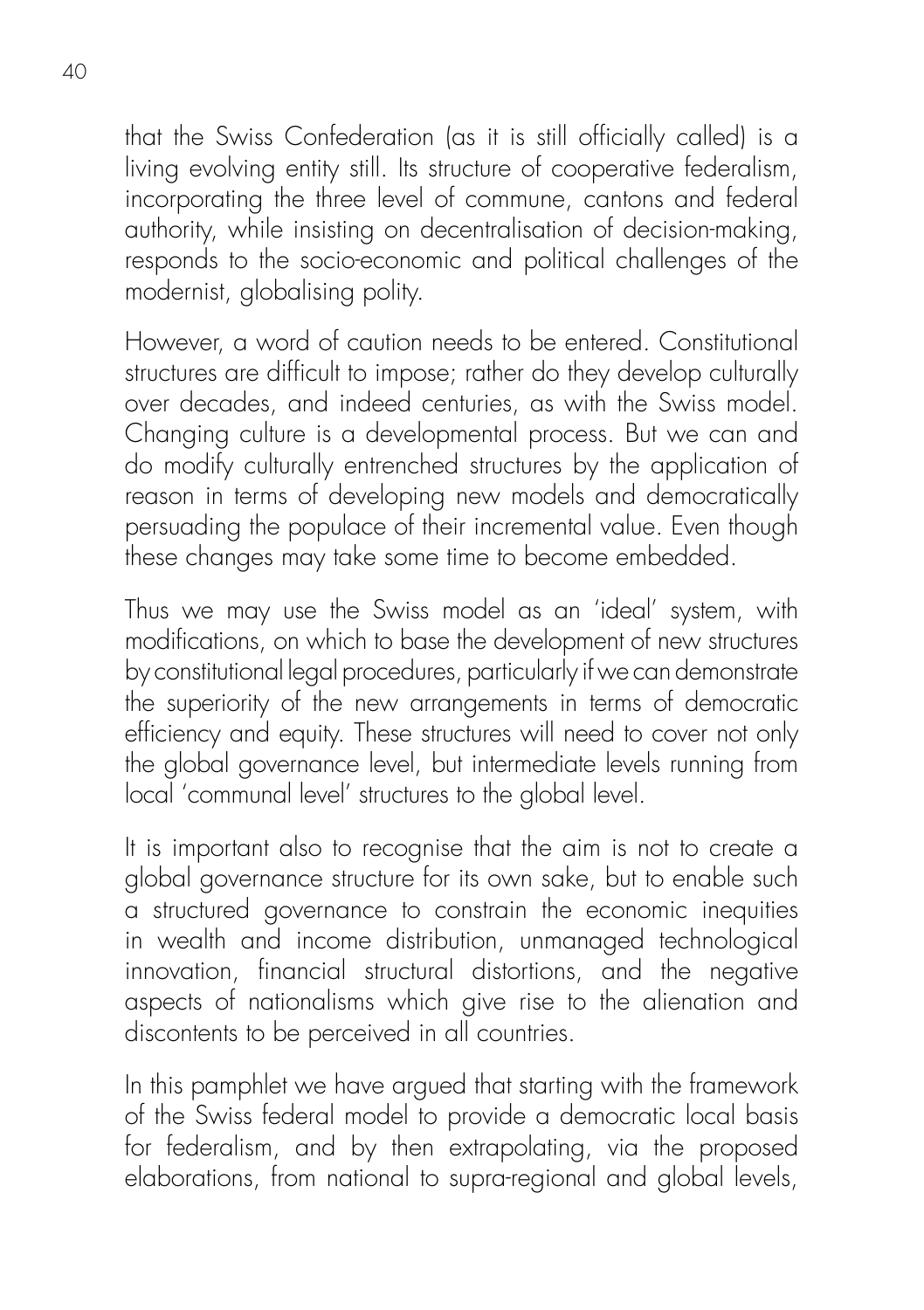it is possible to design a system which satisfies theoretical norms for democratic efficiency, but also offers practical development paths, through intermediate levels to global. At all of these levels federalism offers the encouragement of democratic participation, in differing forms, in governance. But federalism will also serve to embrace a multiplicity of identifications, including but not confined to, ethnic and linguistic identities.

In a pamphlet of this length it is possible only to sketch out both the theoretical and, particularly, the developmental pathway to the objective. Thus, rather than adopting a counsel of despair and an acceptance of what appears to be a dystopian future for the world - based on potentially violent, competing nationalisms - we should and can be more optimistic. We can build on the desires and efforts of people like Altiero Spinelli and other federalists; bringing their work eventually to fruition at local, intermediate, and at global levels.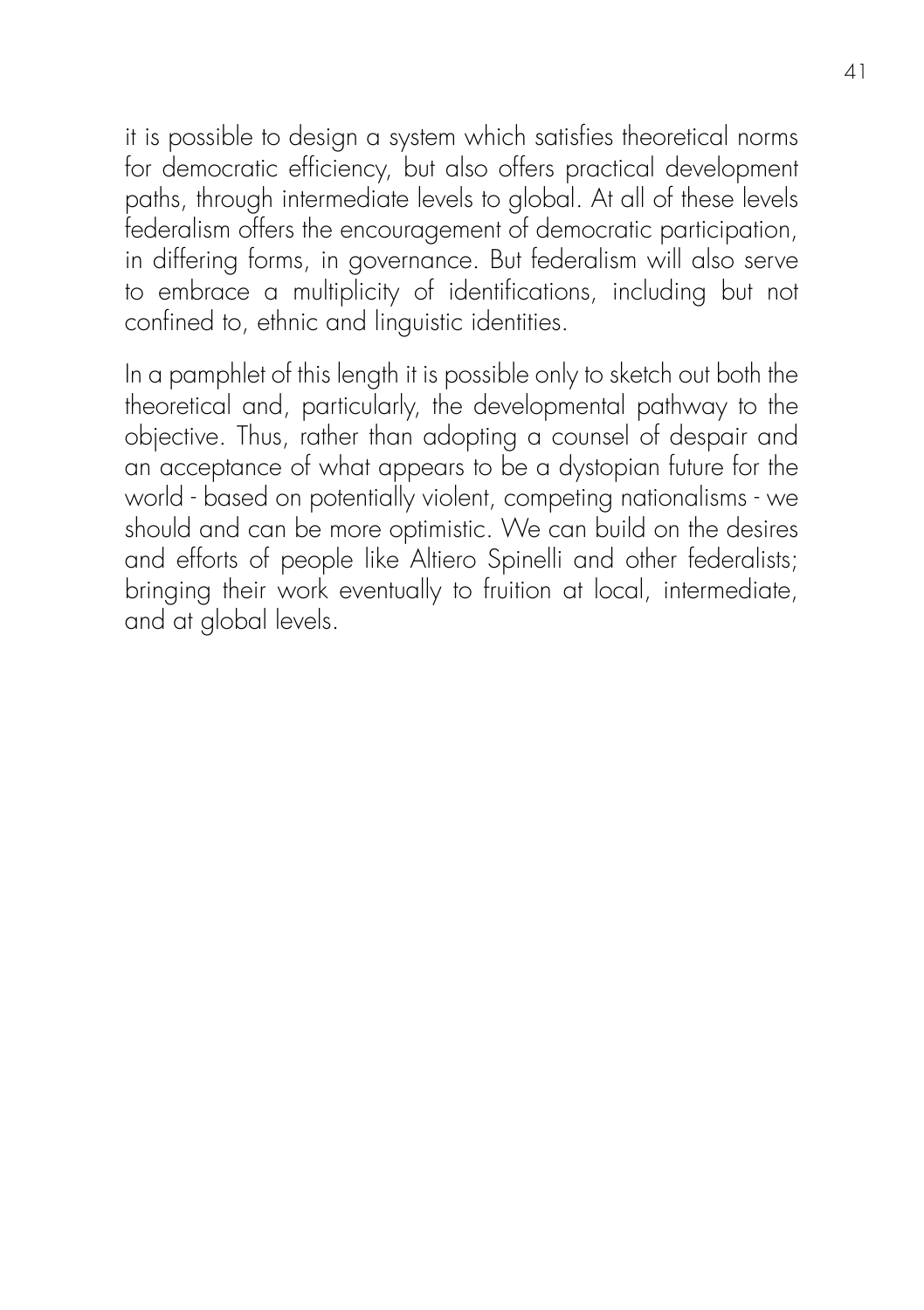# **Bibliography**

Albertini, Mario, *The Principles of Action of the Ventotene Manifesto,*  in: *The Federalist,* Year XLVIII, 2006

Bieneman, Dave, *Left Behind in Today's Economy Identification of Sub-Population Groups Left Behind by Structural Changes to Economy:* Illinois Department of Employment Security Economic Information & Analysis Division, June 2017

Church, Clive H. and Dardanelli, Paolo, *The Dynamics of Confederalism and Federalism: Comparing Switzerland and the EU.*  Regional and Federal Studies, 15 (2). pp. 163-185. ISSN 1359- 7566, 2005.

Oliver, J. Eric, and Rahn, Wendy M., *Rise of the Trumpenvolk: Populism in the 2016 Election, in The Annals of the American Academy of Political and Social Science,* September 2016, first published August 17, 2016.

Goodwin, Matthew and Heath, Oliver, Brexit Vote Explained: poverty, low skills and lack of opportunities. Joseph Rowntree Foundation, August 2016

Haseler, Stephen, *The Super-Rich: The Unjust World of Global Capital,* Macmillan, 2001

House of Lords Library Note, *Populism and Nationalism: Implications for the International Order,* January 2017

Kumar, Krishnan, *The Making of English National Identity,* Cambridge University Press, 2003.

Levi, Lucio, *Politics Returns:* Global Clash Between Nationalism And Federalism, May 2017

Lloyd, Michael, Fiscal Federalism in the UK, Federal Trust, 2015.

Mckenzie, Lisa, *The class politics of prejudice: Brexit and the land of no-hope and glory.* The British Journal of Sociology, 68 (sup 1). S265-S280. ISSN 0007-1315, 2017.